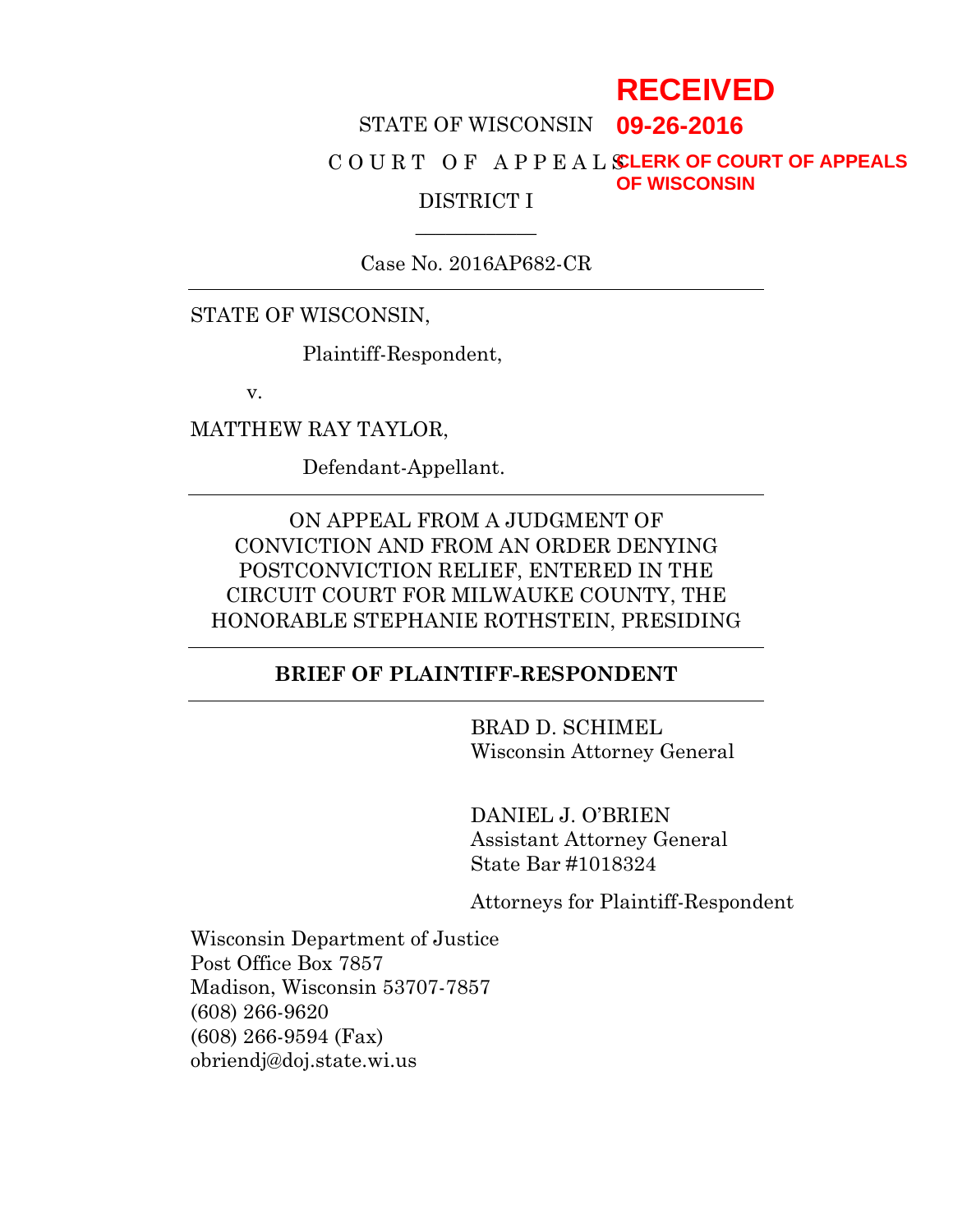# **TABLE OF CONTENTS**

|     |           | POSITION ON ORAL ARGUMENT AND                                                                                                |
|-----|-----------|------------------------------------------------------------------------------------------------------------------------------|
|     |           |                                                                                                                              |
|     |           | STATEMENT OF RELEVANT FACTS3                                                                                                 |
|     |           |                                                                                                                              |
| Ι.  |           | The trial court properly exercised its<br>discretion when it denied Taylor's newly-                                          |
|     | А.        | The applicable law and standard                                                                                              |
|     | <b>B.</b> | The two affidavits do not create a<br>reasonable probability of a different<br>outcome had those witnesses                   |
|     |           | 1.                                                                                                                           |
|     |           | 2.                                                                                                                           |
| II. |           | The trial court correctly held that Taylor<br>failed to prove his trial attorney's<br>performance was deficient and          |
|     | А.        | The applicable law and standard<br>for review of a challenge to the                                                          |
|     |           | Review of the trial court's<br>1.<br>discretionary decision to deny<br>Taylor's<br>postconviction<br>motion<br>without<br>an |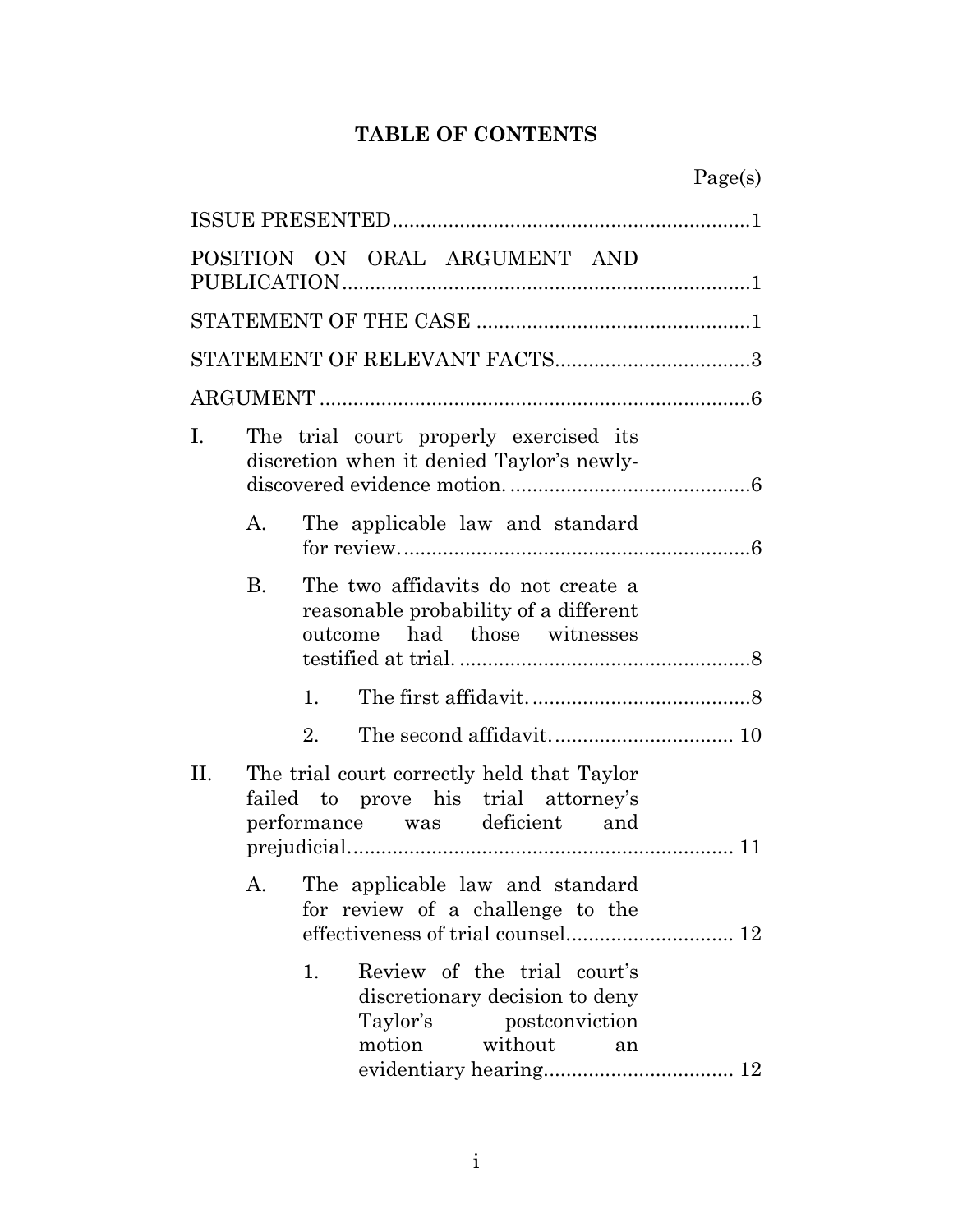Page(s)

|    | 2. | Taylor's burden<br>to<br>sufficiently allege and prove<br>both deficient performance                                                                                                       |
|----|----|--------------------------------------------------------------------------------------------------------------------------------------------------------------------------------------------|
| В. |    | Taylor failed to sufficiently allege<br>deficient performance and prejudice<br>regarding trial counsel's decision<br>not to call any witnesses in his                                      |
|    | 1. | Counsel's decision not to call<br>witnesses who would testify<br>that Taylor did not wear the<br>"Grumpy" sweatshirt before                                                                |
|    | 2. | Counsel's decision not to call<br>State's witness Terry<br>Singleton as a defense                                                                                                          |
| C. |    | Taylor failed to prove deficient<br>performance and prejudice arising<br>out of trial counsel's decision not to<br>move to suppress the out-of-court<br>identifications of him made by the |
|    | 1. |                                                                                                                                                                                            |
|    | 2. | The law regarding the<br>admissibility of eyewitness<br>identifications made during<br>police-initiated identification<br>$\rm{procedures.}\,\,{}{}{}{}{}{}{}{}{}{}{}{}22$                 |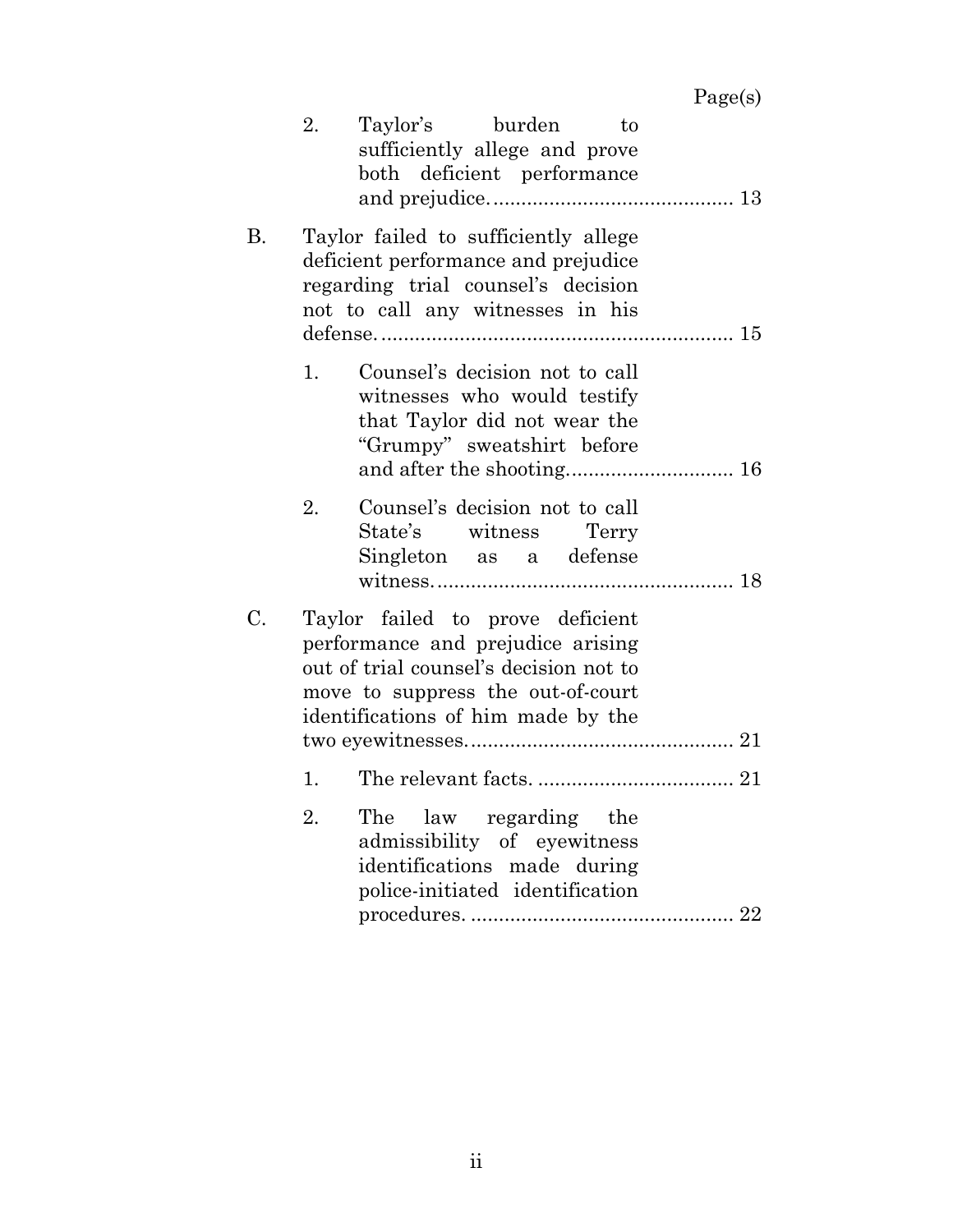| 3. |                | There was no basis to<br>challenge the photo arrays<br>because Taylor cannot prove<br>they were impermissibly<br>suggestive, the State would<br>have proven the out-of-court<br>identifications were reliable<br>despite any suggestiveness in<br>the procedure, and the in-<br>court identifications<br>were<br>independent of any taint<br>caused by the out-of-court |
|----|----------------|-------------------------------------------------------------------------------------------------------------------------------------------------------------------------------------------------------------------------------------------------------------------------------------------------------------------------------------------------------------------------|
|    | a.             | The photo arrays were<br>not impermissibly                                                                                                                                                                                                                                                                                                                              |
|    | $\mathbf{b}$ . | The out-of-court<br>identifications were                                                                                                                                                                                                                                                                                                                                |
|    | c.             | The<br>in-court<br>identifications of Taylor<br>at trial were free of any<br>taint of suggestive out-<br>of-court identification                                                                                                                                                                                                                                        |
|    |                |                                                                                                                                                                                                                                                                                                                                                                         |

# **TABLE OF AUTHORITIES**

# **Cases**

| Campbell v. Smith,    |  |
|-----------------------|--|
|                       |  |
| Eckstein v. Kingston, |  |
| Fells v. State,       |  |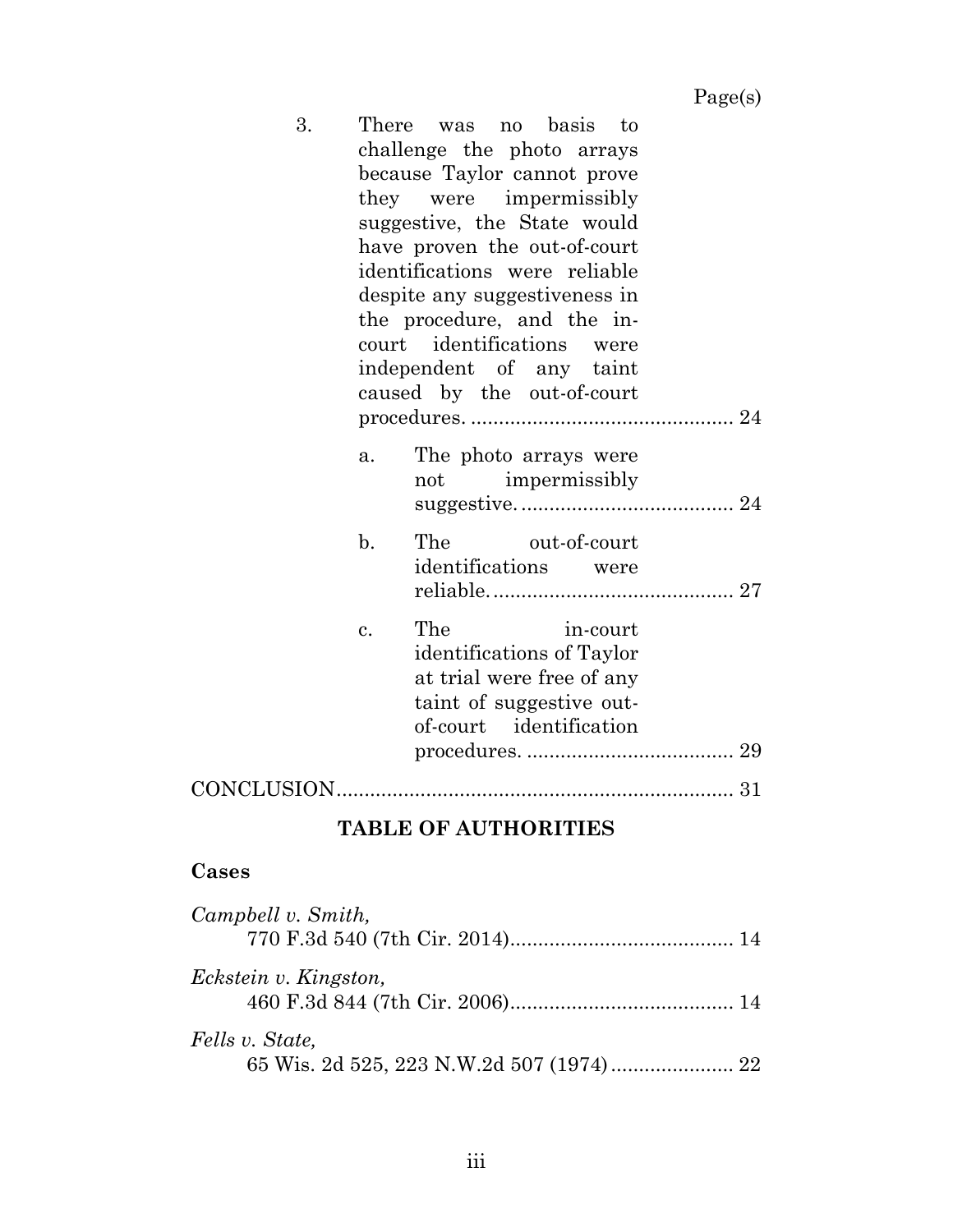| Gregory-Bey v. Hanks,                                        |
|--------------------------------------------------------------|
| Greer v. State,                                              |
| Harrington v. Richter,                                       |
| Knowles v. Mirzayance,                                       |
| Lee v. Foster,                                               |
| Lock v. State,                                               |
| Manson v. Brathwaite,                                        |
| McAfee v. Thurmer,                                           |
| Neil v. Biggers,                                             |
| Nelson v. State,<br>54 Wis. 2d 489, 195 N.W.2d 629 (1972) 12 |
| Perry v. New Hampshire,                                      |
| Simmons v. United States,                                    |
| Simos v. State,                                              |
| State v. Allen,<br>2004 WI 106, 274 Wis. 2d 568,             |
| State v. Asfoor,                                             |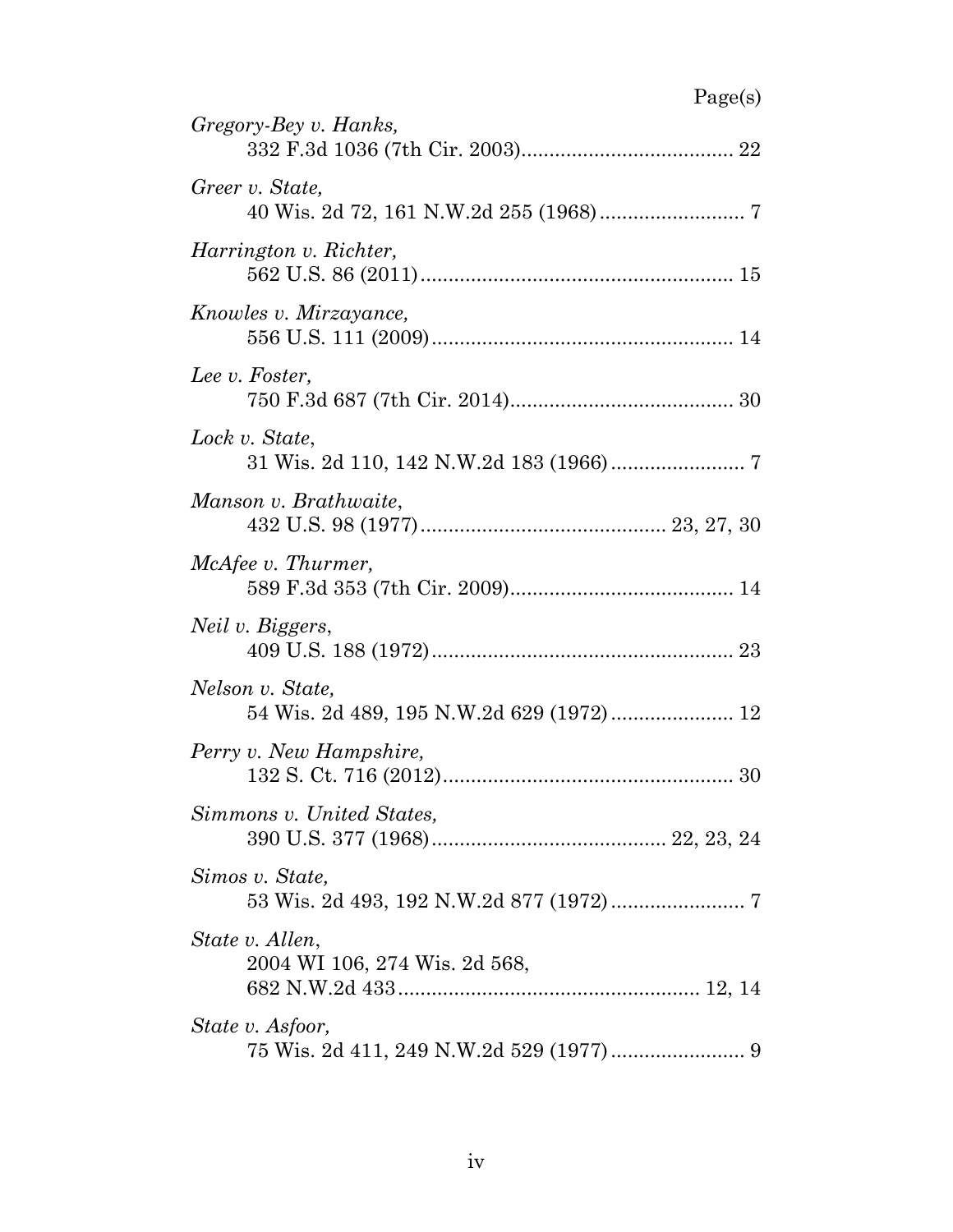| ாப<br>u |  |  |
|---------|--|--|
|---------|--|--|

| r agets)                                                              |
|-----------------------------------------------------------------------|
| State v. Avery,<br>213 Wis. 2d 228, 570 N.W.2d 573 (Ct. App. 1997)  7 |
| State v. Balliette,<br>2011 WI 79, 336 Wis. 2d 358,                   |
| State v. Bauer,<br>2000 WI App 206, 238 Wis. 2d 687,                  |
| <i>State v. Bentley,</i>                                              |
| State v. Benton,<br>2001 WI App 815, 243 Wis. 2d 54,                  |
| State v. Berggren,<br>2009 WI App 82, 320 Wis. 2d 209,                |
| State v. Boyce,                                                       |
| State v. Cydzik,                                                      |
| State v. Debs,                                                        |
| State v. Dubose,<br>2005 WI 126, 285 Wis. 2d 143,                     |
| State v. Guerard,<br>2004 WI 85, 273 Wis. 2d 250, 682 N.W.2d 12  20   |
| State v. Harvey,<br>139 Wis. 2d 353, 407 N.W.2d 235 (1987) 15         |
| State v. Hecht,                                                       |
| State v. Isham,                                                       |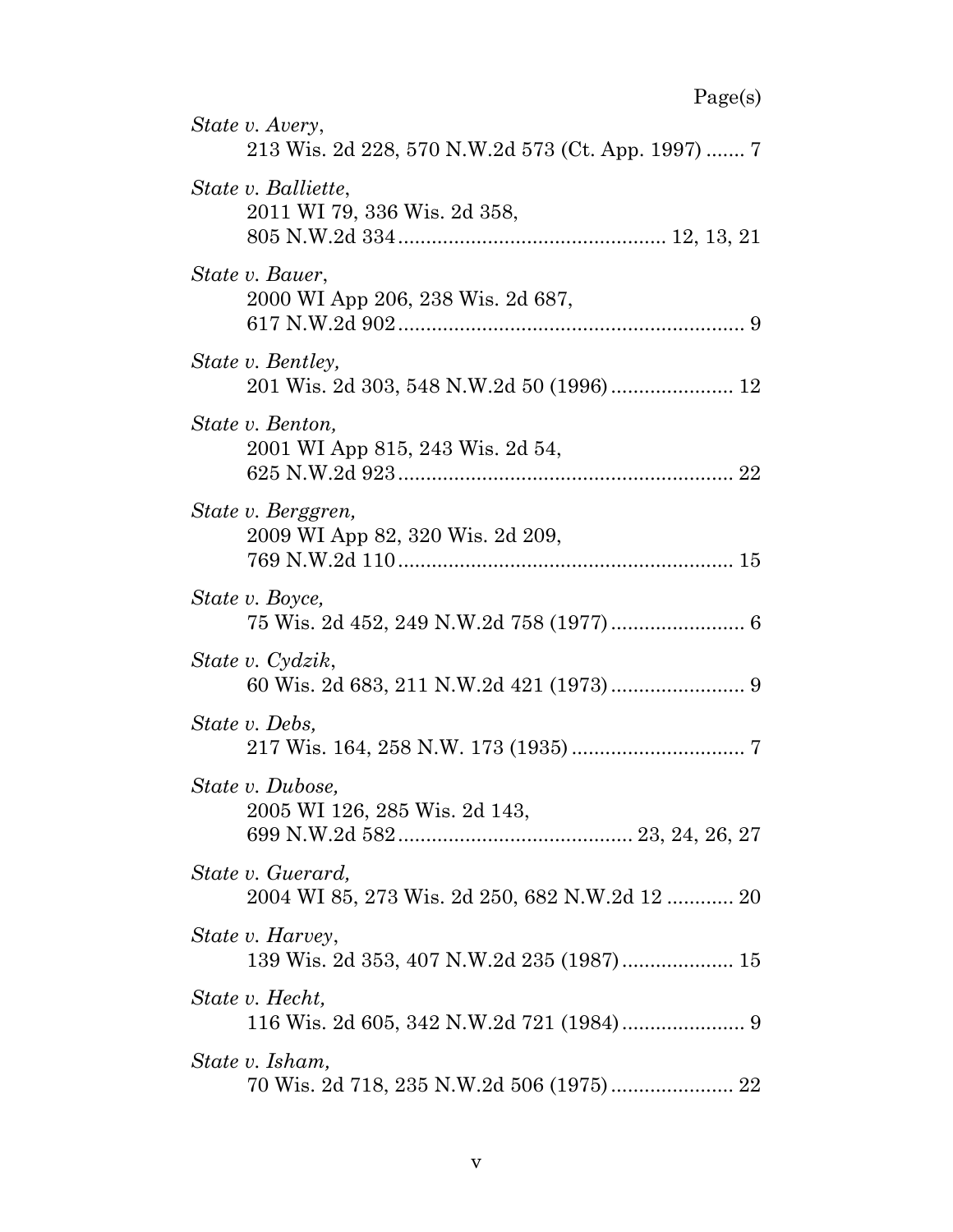| State v. Ivy,                                                                            |
|------------------------------------------------------------------------------------------|
| State v. Johnson,<br>153 Wis. 2d 121, 449 N.W.2d 845 (1990) 13, 14                       |
| State v. Jones,<br>2010 WI App 133, 329 Wis. 2d 498,                                     |
| State v. Kimpel,<br>153 Wis. 2d 697, 451 N.W.2d 790 (Ct. App. 1989)  7                   |
| State v. Love,<br>2005 WI 116, 284 Wis. 2d 111, 700 N.W.2d 62  7, 12                     |
| State v. Maloney,<br>2005 WI 74, 281 Wis. 2d 595,                                        |
| State v. Marty,<br>137 Wis. 2d 352, 404 N.W.2d 120                                       |
| State v. Mayo,<br>2007 WI 78, 301 Wis. 2d 642, 734 N.W.2d 115  15                        |
| State v. Plude,<br>2008 WI 58, 310 Wis. 2d 28, 750 N.W.2d 42  6, 7                       |
| State v. Trawitzki,<br>2001 WI 77, 244 Wis. 2d 523,<br>628 N.W.2d 801<br>$\ldots$ 13, 14 |
| State v. Wright,<br>2003 WI App 252, 268 Wis. 2d 694,                                    |
| Stovall v. Denno,                                                                        |
| Strickland v. Washington,                                                                |
| United States v. Cieslowski,                                                             |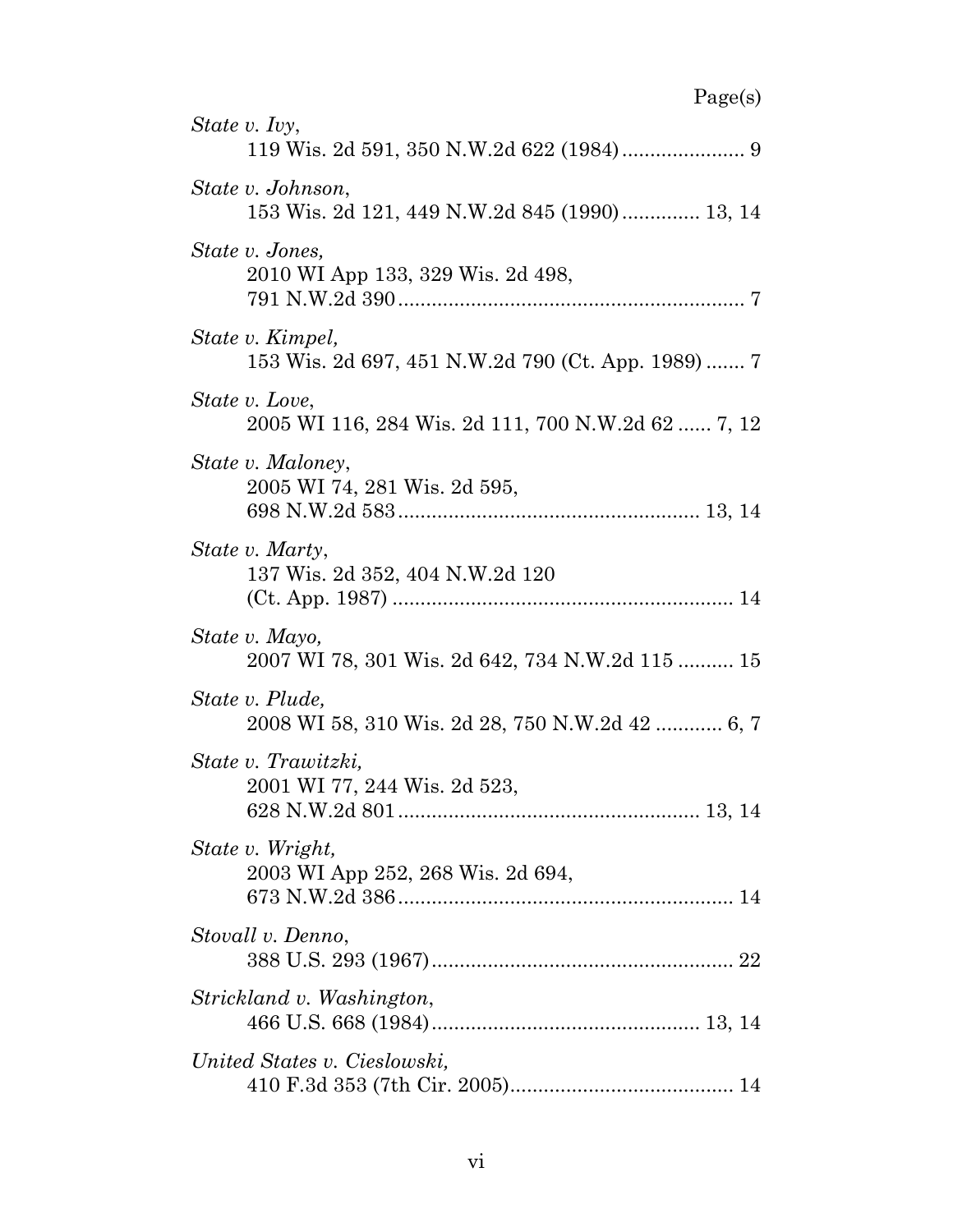# Page(s)

| United States v. Correa-Osorio, |  |
|---------------------------------|--|
| United States v. Crews,         |  |
| United States v. Wade,          |  |
| <b>Statutes</b>                 |  |
|                                 |  |
|                                 |  |

Wis. Stat. § 939.05 ................................................................. 10 Wis. Stat. § 939.05(1)............................................................... 9

# **Other Authorities**

| Model Policy and Procedure for |  |
|--------------------------------|--|
|                                |  |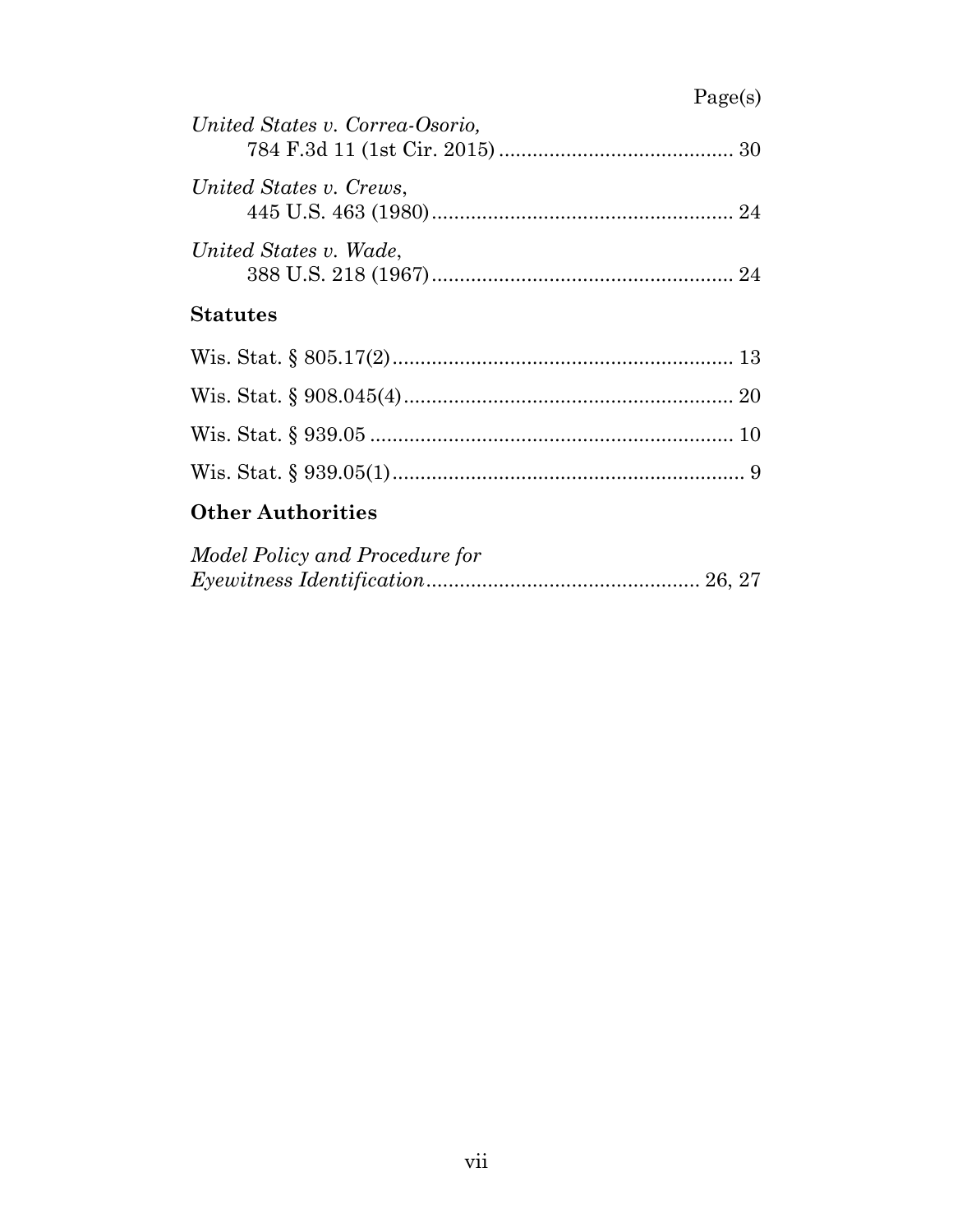#### **ISSUES PRESENTED**

1. Did the trial court properly exercise its discretion in denying Taylor's motion for a new trial based on newly-discovered evidence?

The trial court determined that the "new" evidence proffered by Taylor, in the form of supposedly exculpatory affidavits from two individuals, did not create a reasonable probability of a different outcome.

2. Did Taylor prove that his trial attorney was ineffective for not calling any defense witnesses and for not moving to suppress the out-of-court identifications of him by the two eyewitnesses to the shooting?

The trial court denied Taylor's ineffective assistance challenge without an evidentiary hearing. It ruled that Taylor failed to prove deficient performance and prejudice arising out of counsel's decisions not to call defense witnesses and not to seek suppression of the out-of-court eyewitness identifications.

#### **POSITION ON ORAL ARGUMENT AND PUBLICATION**

The State agrees with Taylor that this case does not warrant oral argument or publication. It involves the application of established principles of law to the unique facts presented. The briefs of the parties should adequately address the legal and factual issues presented.

#### **STATEMENT OF THE CASE**

After a trial held December 2-5, 2013, a Milwaukee County jury found Matthew Ray Taylor guilty as charged of first-degree reckless homicide while using a dangerous weapon, first-degree recklessly endangering safety while using a dangerous weapon and being a felon in possession of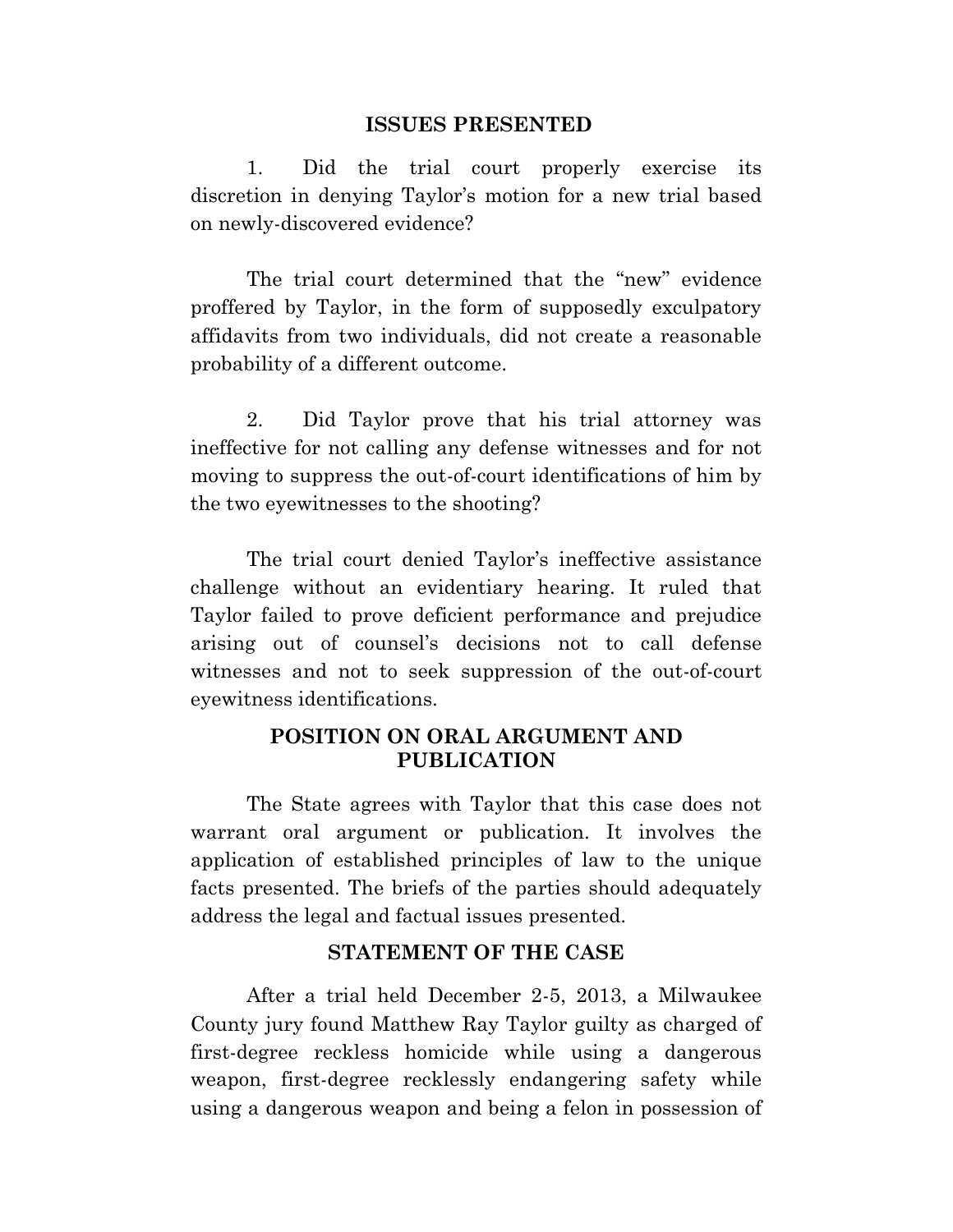a firearm. (13-15; 71:26-27.) Taylor received an aggregate sentence for the three offenses of thirty years in prison followed by twenty-five years of extended supervision. (73:54.)

Taylor filed a motion for direct postconviction relief October 2, 2015, raising the issues he presents here. (A-App. 13-21.) After the parties supplemented the record with affidavits and documentary evidence, and after they thoroughly briefed the issues (A-App. 22-157), the trial court issued a written Decision and Order denying the motion without an evidentiary hearing March 2, 2016 (56, A-App. 3- 12).

The court rejected Taylor's newly-discovered evidence claim. It held that the supposedly exculpatory affidavits Taylor offered in support of his motion did not create a reasonable probability of a different outcome had that new evidence been presented at trial. (56:5-7, A-App. 7-9.)

The court rejected Taylor's challenge to the effectiveness of his trial counsel for not calling defense witnesses. Taylor failed to prove deficient performance or prejudice arising out of counsel's decision not to call several witnesses who would testify that Taylor was not wearing a black hoodie sweatshirt at various points before and after the shooting. The court noted that these witnesses were not present when the shooting occurred so they could not testify to what Taylor wore then. Those who would testify that the wounded Taylor was not wearing a black hoodie sweatshirt when he arrived at the house he ran to after the shooting would be confronted with proof that a black hoodie sweatshirt containing Taylor's fresh blood, and identified by the two eyewitnesses as that worn by the shooter, was later found by police hidden in a corner of the basement. Also, some of these witnesses would admit that Taylor had worn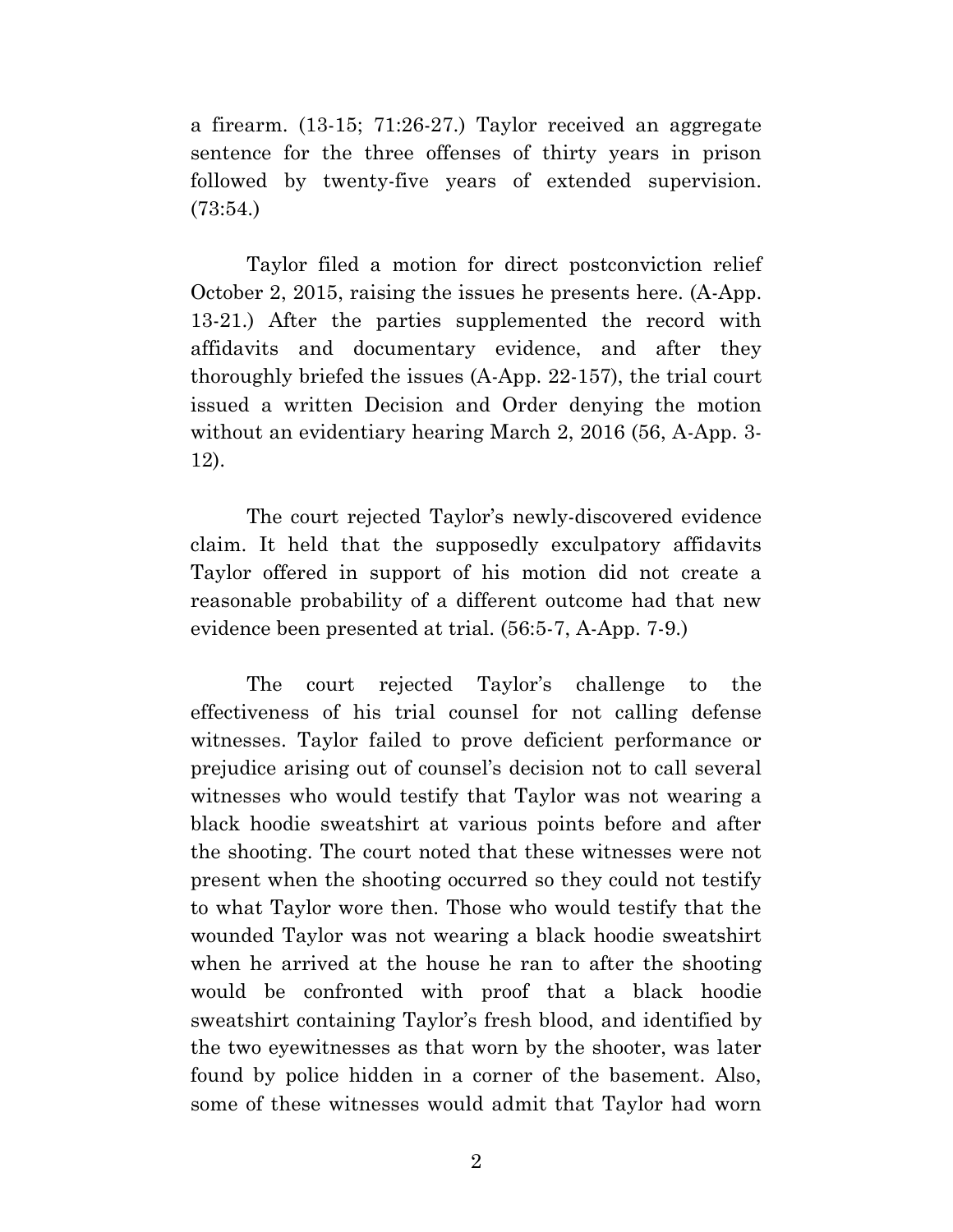this particular sweatshirt in the past. (56:8-9, A-App. 10-11.) The court next held that Taylor failed to prove deficient performance and prejudice arising out of counsel's decision not to call Terry Singleton as a defense witness. Counsel strategically decided against calling Singleton because his testimony would likely inculpate Taylor. (56:8, A-App. 10.)

The court rejected Taylor's challenge to the effectiveness of trial counsel for not moving pretrial to suppress the out-of-court identifications made of him by the two eyewitnesses to the shooting. Taylor failed to prove deficient performance and prejudice because there was nothing objectionable about the photo arrays employed by police and counsel thoroughly challenged the credibility and reliability of the eyewitness identifications at trial. (56:9-10, A-App. 11-12.)

Taylor appeals from the judgment of conviction and the order denying direct postconviction relief. (61.)<sup>1</sup>

#### **STATEMENT OF RELEVANT FACTS**

At 2:02 a.m. on July 11, 2013, Milwaukee police were dispatched to a shooting at 1512 W. Concordia St. On the way, police found two wounded men lying in the intersection of 15th and Keefe Streets. One was shot in the chest and unconscious. The other was shot in the hip and conscious. The conscious man identified himself as Anthony Bachman. Bachman told police that he and his companion, Gabriel Contreras, were confronted by two African-American men and were shot by a man wearing a black hooded sweatshirt with red writing on the front. The other man wore all white.

<sup>&</sup>lt;sup>1</sup> The State has chosen not to file a redacted version of this brief. The State believes that the brief is worded in such a way as to not identify anyone who might fear retaliation.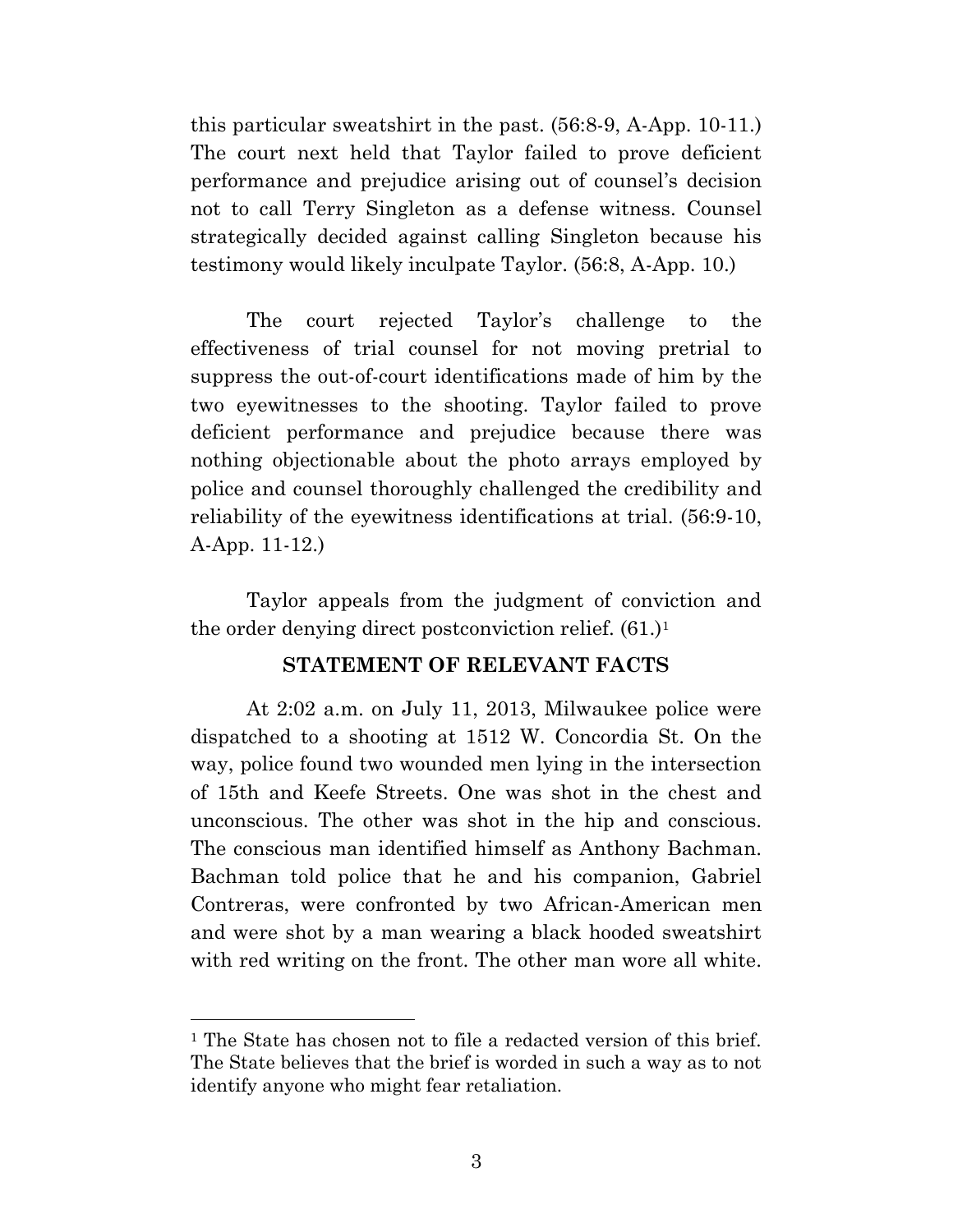(69:7-11.) Gabriel Contreras died of the gunshot wound to his chest. (70:136-37.)

Bachman and Contreras came to Milwaukee so that Contreras could purchase illegal prescription drugs. Bachman drove and Contreras was in the front passenger seat. Their passenger, Yujawana McClendon, was in the rear seat behind Bachman. The three eventually proceeded to the vicinity of 14th or 15th and Atkinson Streets where they encountered two black men. Contreras tried to negotiate a drug deal with the man in the black hoodie sweatshirt. The deal went bad. The passenger door opened somehow and the man in the hoodie sweatshirt opened fire into the car, killing Contreras and wounding Bachman. The shooter likely fired six shots at the two men using a .9 millimeter pistol. Either or both victims returned fire and struck Taylor in the leg as he fled. (69:16-30, 49-65, 86-88; 70:83-87, 156-60, 162-65.)

Shortly after police arrived, they were dispatched to a reported shooting at 3254 N. 15th St. as they approached, a woman directed police into the house where they found Taylor seated on a chair in the living room, bleeding from a wound to the back of his left leg. (69:107-110.) Blood was on the chair and on the ground near Taylor. A white T-shirt was wrapped around Taylor's wound with a belt. There were six or seven people in the house at the time. (69:116, 118.)

A trail of Taylor's blood led from the living room out the front door, onto the front porch, down the stairs and east between the houses toward the alley between 14th and 15th Streets. (69:109-111.) There was no blood leading into the basement. (69:112, 205.) Police later found a black hoodie sweatshirt with the word "Grumpy" spelled out in red and white letters on the front. A large amount of Taylor's fresh blood—and only Taylor's blood—was soaked inside, outside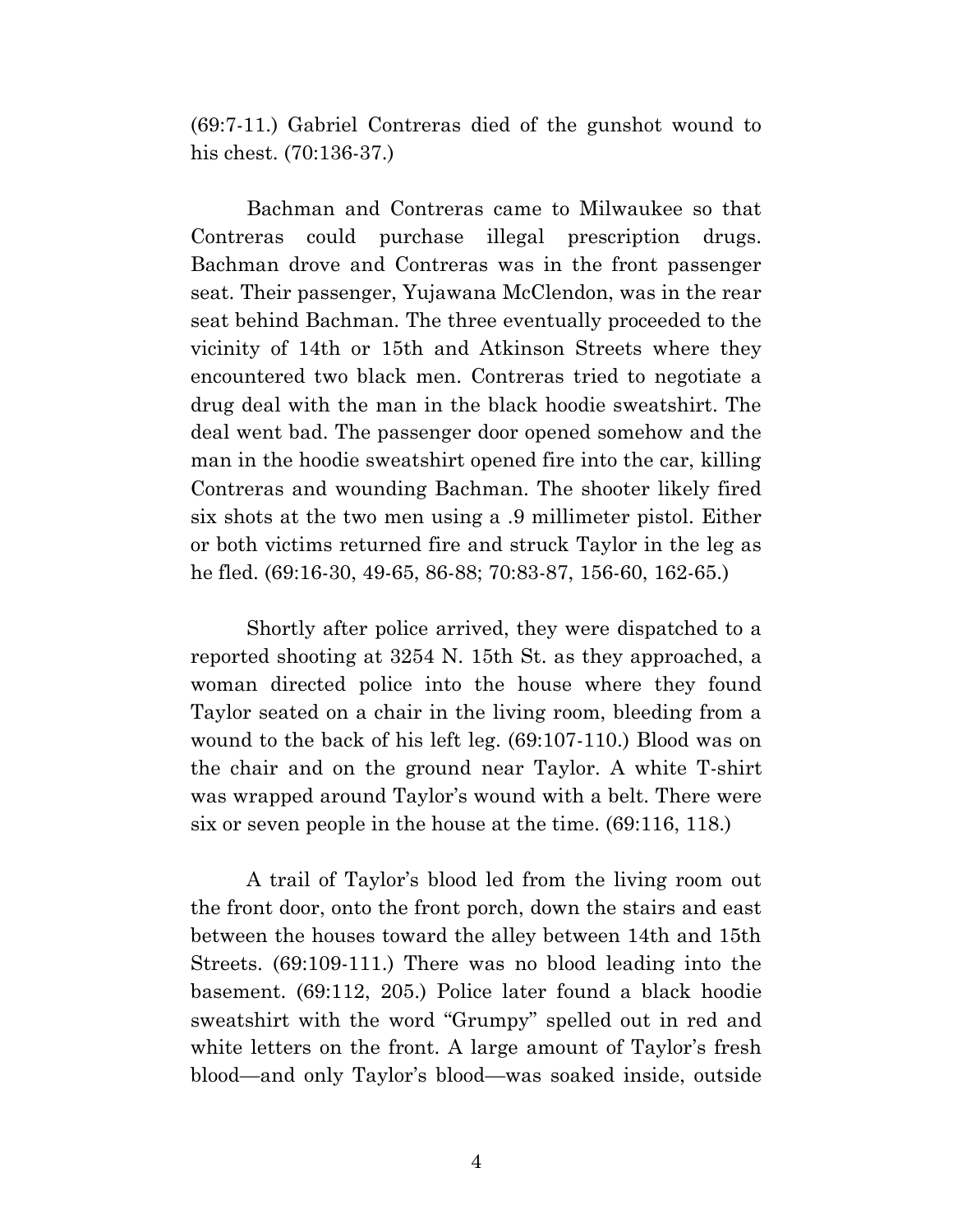and on the hood of the sweatshirt. (69:123-24, 127, 189-90; 70:54-57, 65-66, 68-69.)

A trail of Taylor's blood led from the scene of the shooting where police found the spent .9 millimeter shell casings, through the alley between 14th and 15th Streets, and up to the front door of 3254 N. 15th St. (69:173-189; 70:7-9, 52-53.) The blood trail passed a pair of garbage bins behind 3264 N. 15th St. Police found the .9 millimeter handgun used to shoot Contreras and Bachman at the bottom of one of the garbage bins. (69:95-98, 184-85; 70:162- 65.)

Both Bachman and McClendon positively identified Taylor in separate police photo arrays as the man in the black hoodie sweatshirt who fired into the car. (69:31-32, 35- 36, 67-68, 150-52; 70:78-82.) Both positively identified Taylor at trial as the gunman. (69:39, 65-66.) Both Bachman and McClendon also viewed lineups that included suspected coactor Terry Singleton as the "target." Neither identified Singleton. (70:114-119.) To date, no one has been charged as Taylor's accomplice. (70:122.)

When police found him with a gunshot wound to the leg and bleeding inside the nearby house, Taylor said he was shot in the next block and did not see who shot him. (69:107- 110, 114.) Taylor's trial defense was that he was a "victim" caught in the cross-fire between the two men in the car and their two unknown assailants. (70:235-36; *see* 67:16.) Taylor did not testify at trial (70:188-91), and rested without putting on a defense (70:193).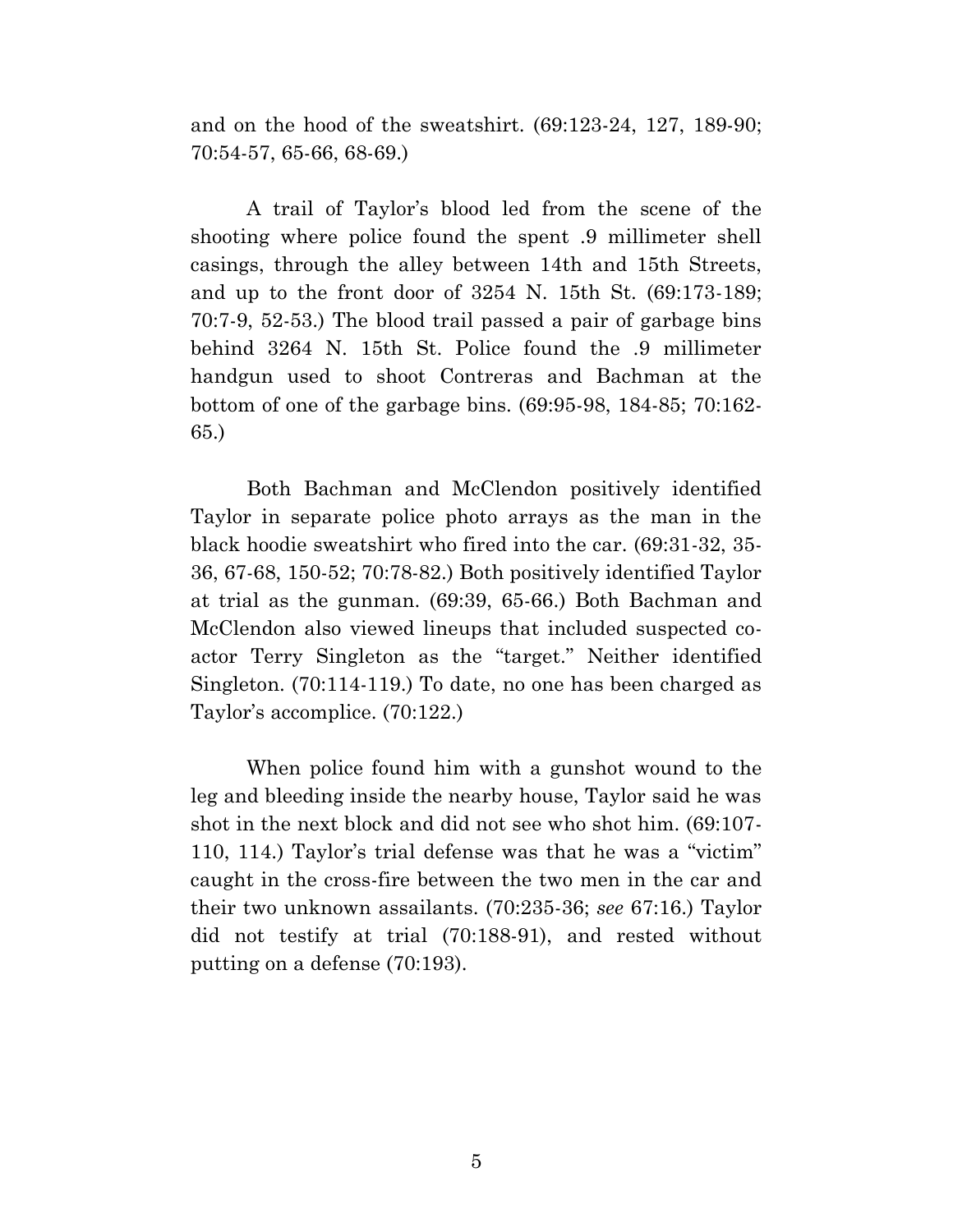#### **ARGUMENT**

#### **I. The trial court properly exercised its discretion when it denied Taylor's newly-discovered evidence motion.**

Taylor presented two affidavits to support his claim that he was entitled to a new trial based on newlydiscovered evidence. This challenge is without merit because, as the trial court determined, the affidavits did not create a reasonable probability of a different outcome.

#### **A. The applicable law and standard for review.**

The decision whether to grant a new trial based on newly-discovered evidence is left to the trial court's sound discretion. *State v. Plude,* 2008 WI 58, ¶ 32, 310 Wis. 2d 28, 750 N.W.2d 42; *State v. Boyce,* 75 Wis. 2d 452, 457, 249 N.W.2d 758 (1977).

A defendant seeking a new trial based on newlydiscovered evidence faces an uphill battle:

[A] defendant must first prove by clear and convincing evidence that "(1) the evidence was discovered after conviction; (2) the defendant was not negligent in seeking evidence; (3) the evidence is material to an issue in the case; and (4) the evidence is not merely cumulative." State *v. Armstrong*, 2005 WI 119, ¶ 161, 283 Wis. 2d 639, 700 N.W.2d 98, 2005 WL 1618451 (quoting *State v. McCallum*, 208 Wis. 2d 463, 473, 561 N.W.2d 707 (1997)).

If the defendant makes this showing, then "the circuit court must determine whether a reasonable probability exists that a different result would be reached in a trial." *Id*. The reasonable probability determination does not have to be established by clear and convincing evidence, as it contains its own burden of proof. A reasonable probability of a different outcome exists if "there is a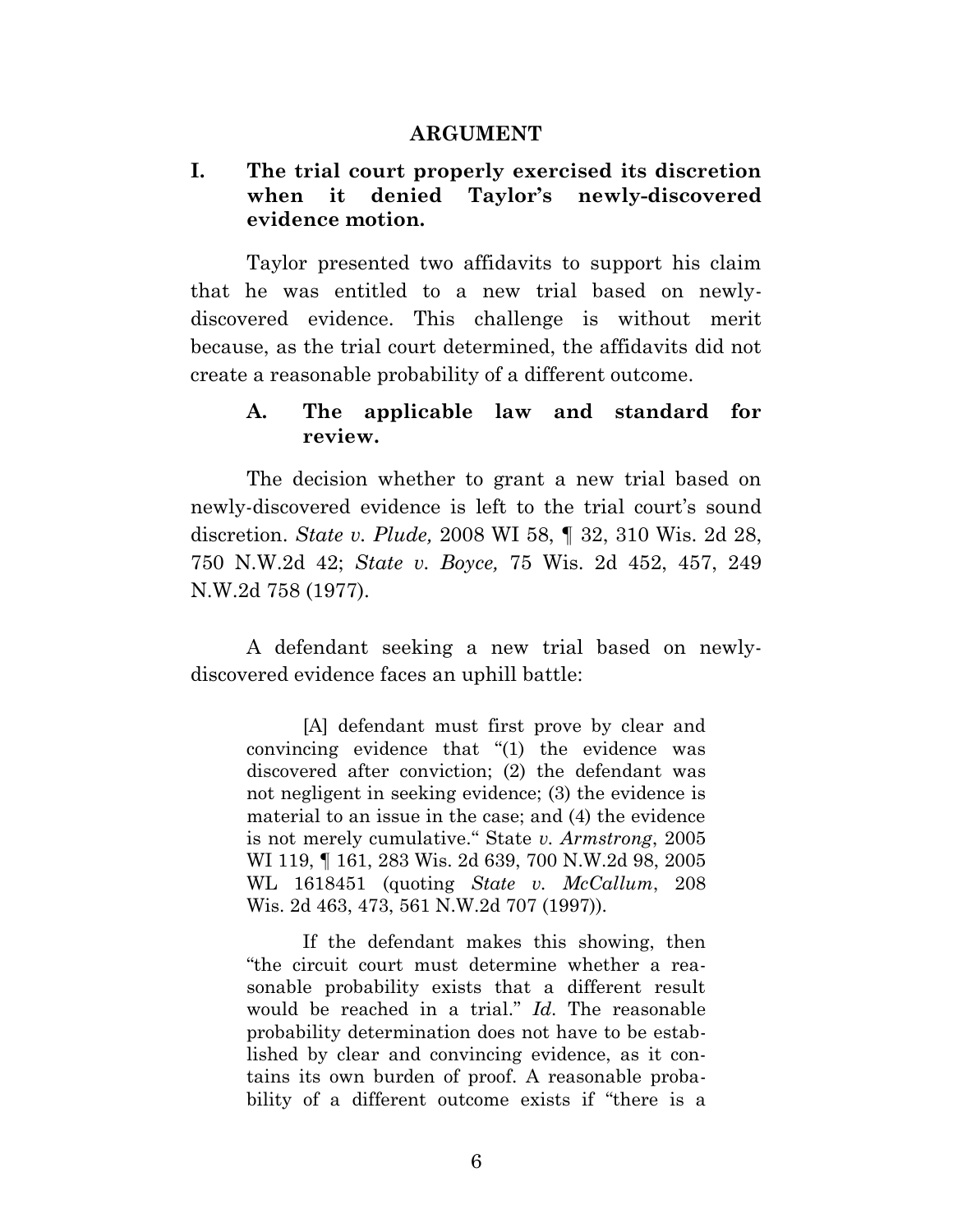reasonable probability that a jury, looking at both the [old evidence] and the [new evidence], would have a reasonable doubt as to the defendant's guilt." *McCallum*, 208 Wis. 2d at 474, 561 N.W.2d 707.

*State v. Love*, 2005 WI 116, ¶¶ 43-44, 284 Wis. 2d 111, 700 N.W.2d 62. *See Plude,* 310 Wis. 2d 28, ¶¶ 32-33; *State v. Jones,* 2010 WI App 133, ¶ 40, 329 Wis. 2d 498, 791 N.W.2d 390.

Even assuming he proved the first four factors by clear and convincing evidence, Taylor faced a high hurdle with respect to the fifth factor because, "the hardest requirement to meet is that the offered evidence in view of the other evidence would have probably resulted in an acquittal." *Lock v. State*, 31 Wis. 2d 110, 117, 142 N.W.2d 183 (1966).

Taylor had to prove a reasonable probability that a trial with the new evidence would result in acquittal. *See State v. Avery*, 213 Wis. 2d 228, 235-41, 570 N.W.2d 573 (Ct. App. 1997). If the new evidence would only serve to impeach the credibility of witnesses who would testify at trial, it is insufficient as a matter of law to warrant a new trial because it does not create a reasonable probability of a different result. *See Simos v. State*, 53 Wis. 2d 493, 499, 192 N.W.2d 877 (1972); *Greer v. State*, 40 Wis. 2d 72, 78, 161 N.W.2d 255 (1968); *Lock*, 31 Wis. 2d at 117; *State v. Debs*, 217 Wis. 164, 165-66, 258 N.W. 173 (1935); *State v. Kimpel*, 153 Wis. 2d 697, 700-01, 451 N.W.2d 790 (Ct. App. 1989).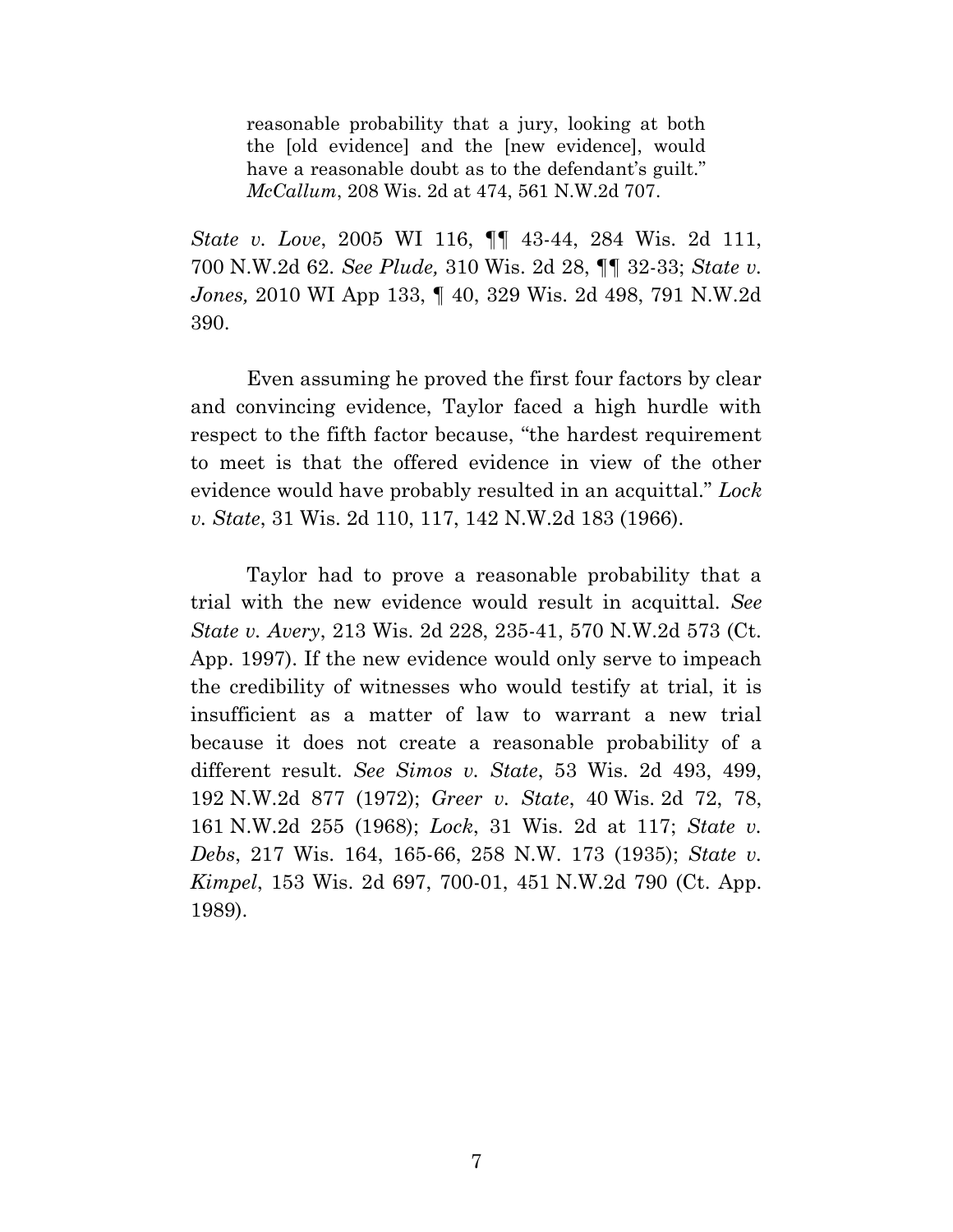**B. The two affidavits do not create a reasonable probability of a different outcome had those witnesses testified at trial.**

The trial court correctly held that Taylor failed to prove this new evidence would likely have resulted in an acquittal.

#### **1. The first affidavit.**

The first affidavit was sworn out September 23, 2015, by someone claiming to be one of the six or seven people who were inside the house where Taylor fled after being shot. The affiant saw Taylor burst into the house bleeding from his leg. Taylor was accompanied by "[a] second individual" who "did not enter the house but stayed on the porch." This second individual told the affiant "that he had just shot someone" and the gun "was in a trash can behind the house." (A-App. 51.) The affiant identified the "second individual" as Terry Singleton. (A-App. 52.) The affiant admitted, however, to not identifying this "second individual" as Singleton when questioned by police "shortly after the incident." (A-App. 51.)

The trial court was correct. This affidavit does nothing to disprove Taylor's guilt. The first obvious question is why the affiant waited over two years to identify Singleton if the affiant knew that Taylor was an innocent victim who was caught in the crossfire. The affidavit tends to bolster the credibility of a statement Singleton made to police that he came upon the wounded Taylor lying in the street with a gun next to him, he helped Taylor limp back to the house, and he disposed of the gun in a trash bin as they passed through the alley behind the house. (67:18, A-App. 136.) Singleton's statement puts Taylor with a gun at the scene, defeating Taylor's claim that he was innocently caught in the crossfire. The affidavit also begs the question why a supposedly innocently wounded Taylor would not just remain at the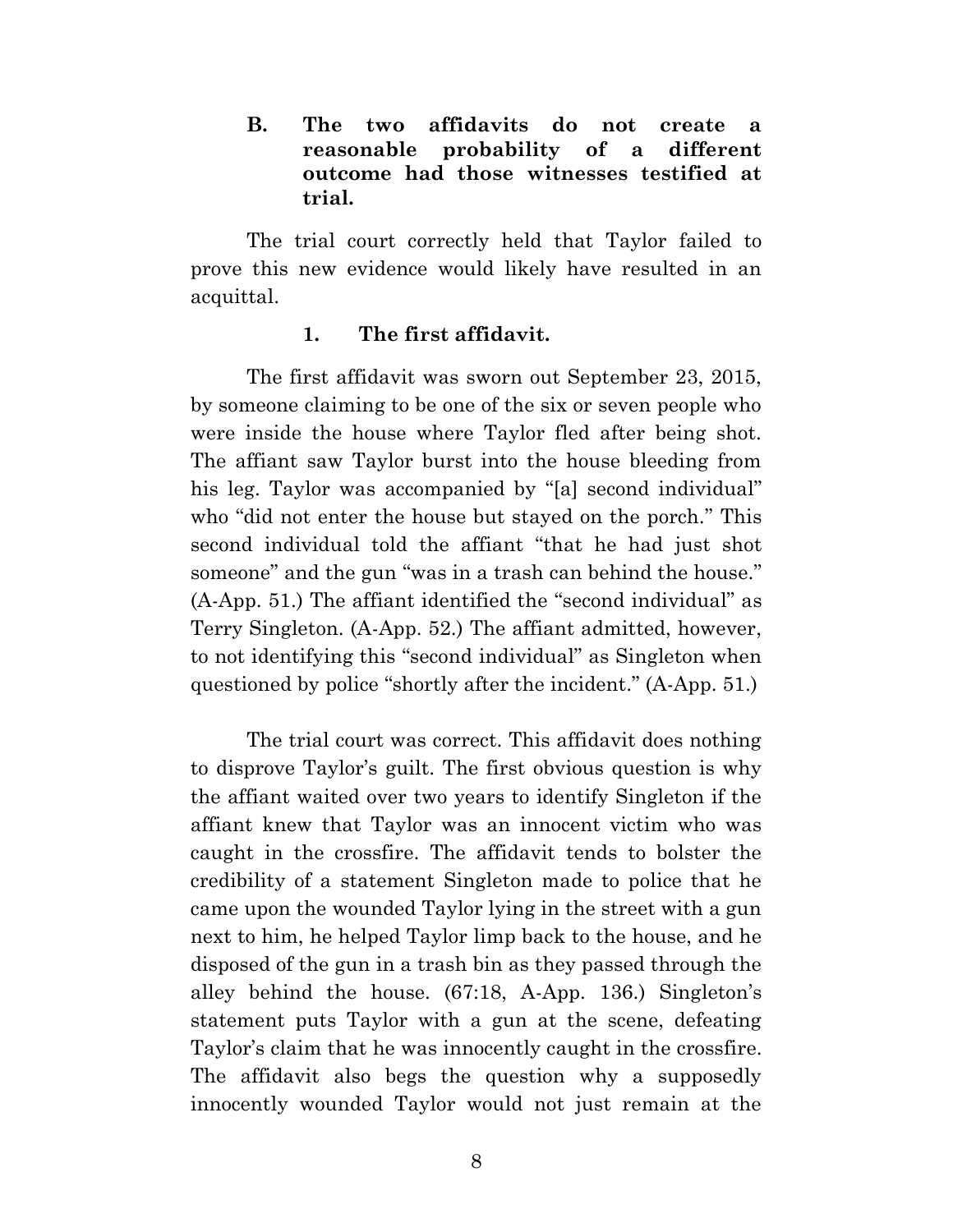scene and await the arrival of emergency personnel to attend to his wound rather than skulk bleeding through the alley with Singleton to the house down the street, disposing of the gun along the way. The obvious answer for his flight to the house: Taylor's consciousness of guilt. *See, e.g.*, *State v. Bauer*, 2000 WI App 206, ¶¶ 5-7, 238 Wis. 2d 687, 617 N.W.2d 902 (flight is evidence of consciousness of guilt).

The affidavit also does not account for the two eyewitnesses who identified Taylor as the man in the black hoodie sweatshirt who fired multiple shots into the car at close range. The affidavit does not account for the large amount of Taylor's fresh blood soaked into the black hoodie sweatshirt with the word "Grumpy" written on the front in red and white letters that police found hidden in a corner of the basement of the house where Taylor fled.

At best, this affidavit tends to prove that Singleton *also* may have been a participant in the shootings. It does not diminish the eyewitness identifications of Taylor or the powerful circumstantial evidence of his involvement as a party to the crime. Under Wisconsin's party-to-a-crime statute, whoever is concerned in the commission of a crime is every bit as guilty as the party who actually committed it. Wis. Stat. § 939.05(1). One who aids and abets or conspires with another to commit a crime is guilty not only of the crime actually intended and committed, but also of any other crime which was the natural and probable consequence of the intended crime. *State v. Ivy*, 119 Wis. 2d 591, 596-97, 350 N.W.2d 622 (1984). *See State v. Asfoor,* 75 Wis. 2d 411, 430- 31, 249 N.W.2d 529 (1977); *State v. Cydzik*, 60 Wis. 2d 683, 696-97, 211 N.W.2d 421 (1973). Therefore, even if the affiant's testimony would support the theory that Singleton was the primary actor, i.e., the shooter, Taylor would remain guilty as though he were the primary actor if he had any role at all in this botched drug deal and shooting. *See, e.g., State*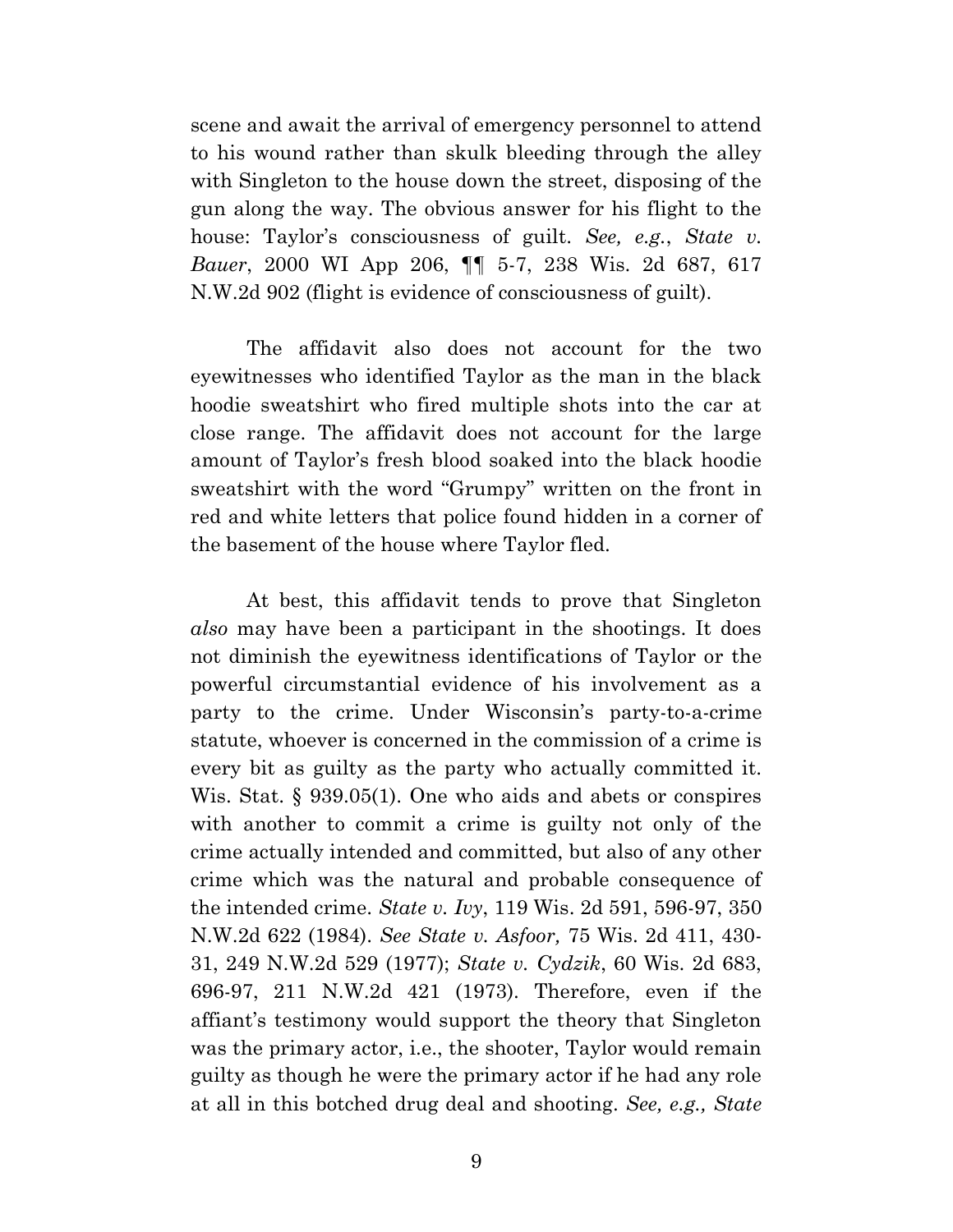*v. Hecht,* 116 Wis. 2d 605, 624-25, 342 N.W.2d 721 (1984). At a retrial, the state would simply amend the information to charge Taylor as a party to the crime under Wis. Stat. § 939.05, and he would still be found guilty in all reasonable probability regardless of Singleton's role.

Further, the jury already knew that Singleton's fingerprint was found on the gun retrieved from the trash bin. (70:27-28.) The jury also knew, however, that the two eyewitnesses who positively identified Taylor as the shooter did not identify Singleton as the second participant. (70:114- 119.) The affiant's testimony may have confirmed that Singleton disposed of the gun and may have convinced the jury that Singleton was indeed one of the crime's two participants, but that would not disprove Taylor's participation with him in this criminal venture.

#### **2. The second affidavit.**

The second affidavit was sworn out December 22, 2015, by someone claiming that Singleton told him or her in the fall of 2013 that "he had 'gotten away with' a more serious crime." (A-App. 53.) The affiant added that Singleton "did volunteer that the more serious crime was a shooting," someone was "killed" and someone else "was being or had been prosecuted for the crime." (A-App. 54.)

This affidavit does nothing to disprove Taylor's guilt. Like the other affidavit, the first obvious question is why the affiant waited over two years to report this supposed conversation during which Singleton admitted to a murder for which a supposedly innocent man was prosecuted. As the trial court held, Singleton may have been referring to his participation in a shooting other than the one on July 11, 2013. Even assuming it referred to the shooting in this case, this affidavit, like the first one, only tends to prove that Singleton was a participant with Taylor in the shooting. At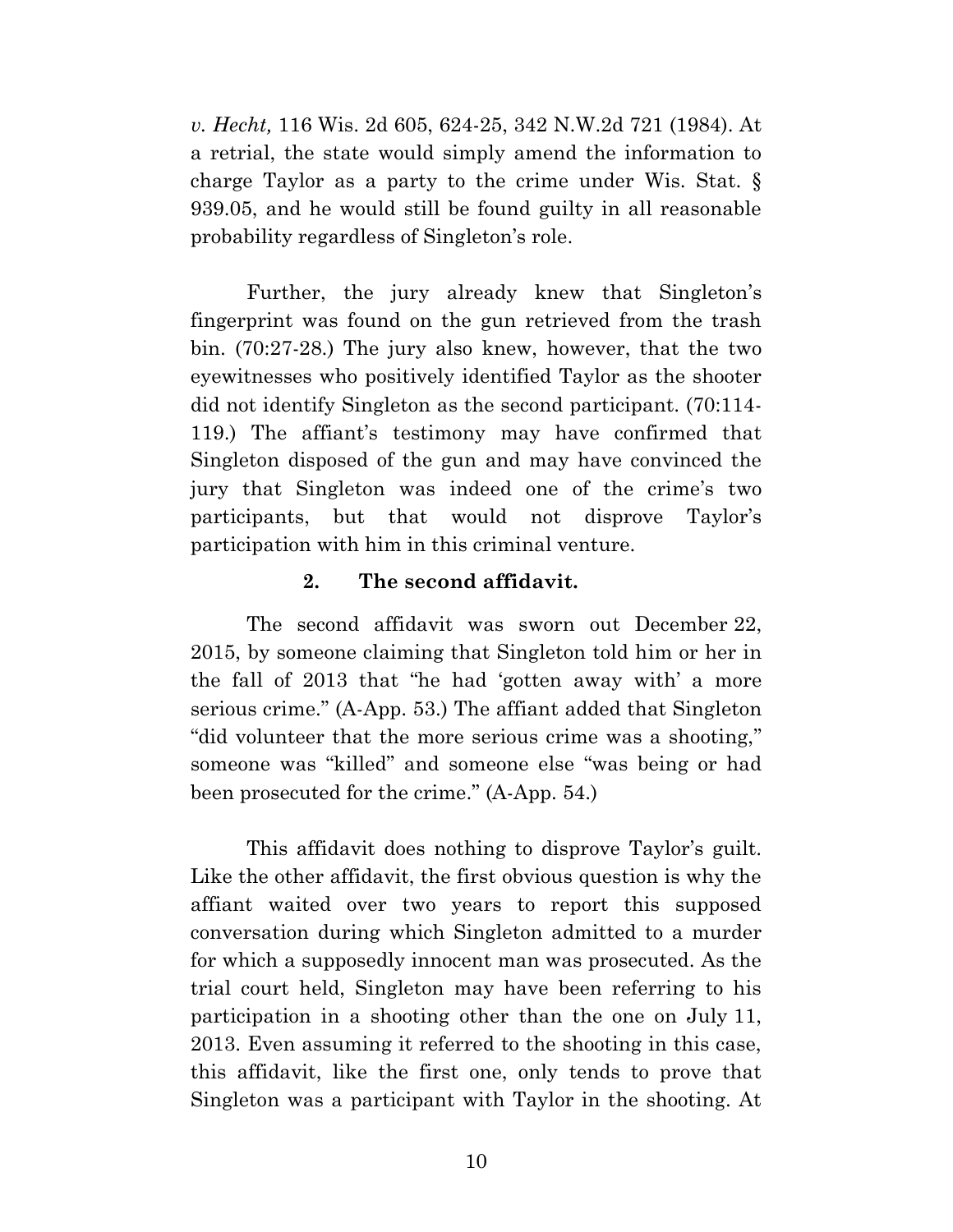best, it shows that, unlike Taylor, Singleton got away with the shooting that *they both committed as parties to the crime*.

## **II. The trial court correctly held that Taylor failed to prove his trial attorney's performance was deficient and prejudicial.**

Taylor argues that his trial attorney was ineffective for deciding against putting on any defense witnesses. Taylor maintains that counsel should have called several individuals to testify that they did not see him wearing the black hoodie sweatshirt at various points before and after the shootings. Taylor also maintains that counsel should have called Terry Singleton as a defense witness.

Taylor next argues that his trial attorney was ineffective for not moving pretrial to suppress the out-ofcourt eyewitness identifications of him as the shooter made by Bachman and McClendon.

The trial court properly rejected these challenges without an evidentiary hearing because the record, as supplemented by the documentary evidence and briefs submitted by the parties, conclusively shows that counsel's performance was neither deficient nor prejudicial. Taylor is simply second-guessing counsel's sound strategy, something the law does not allow him to do.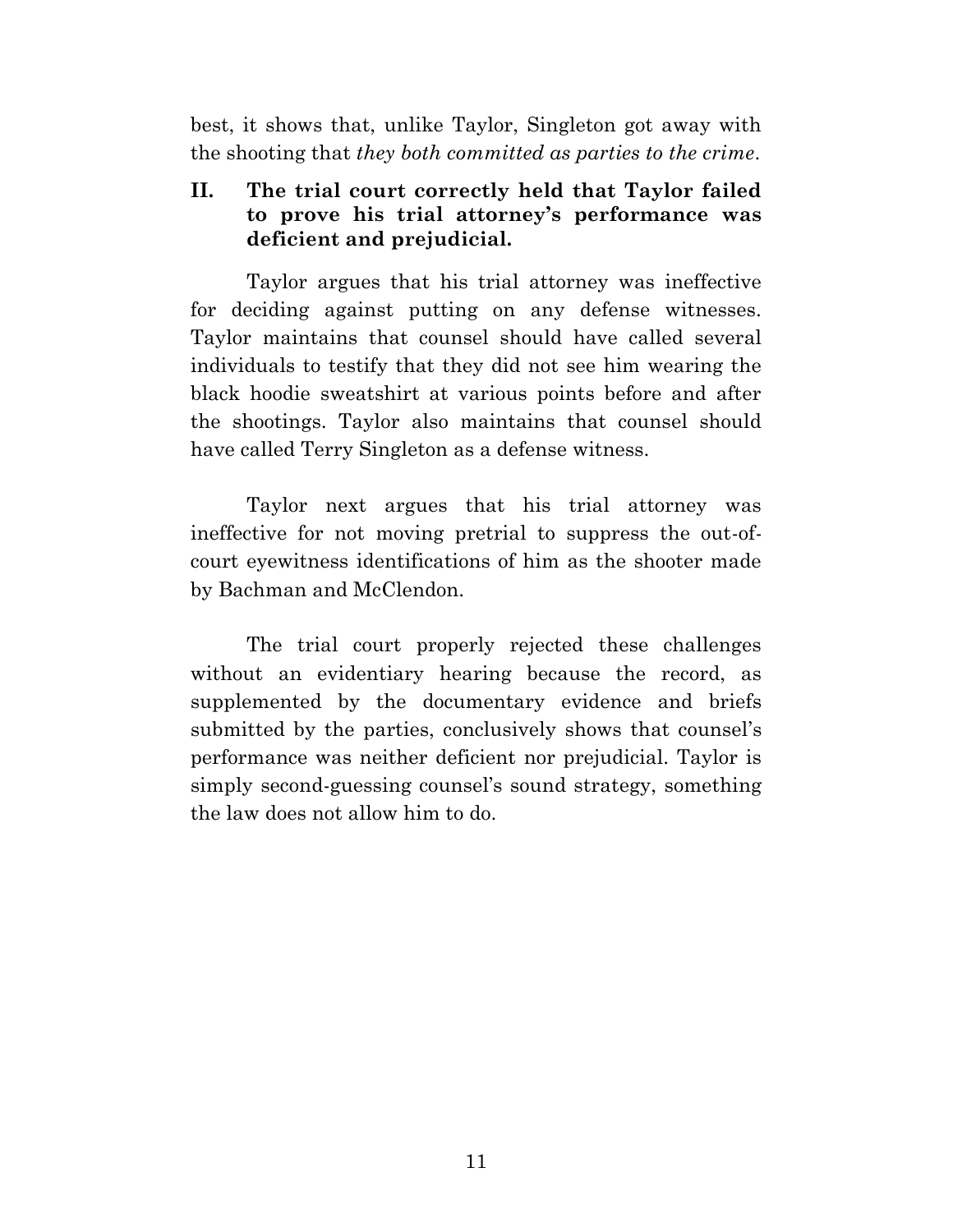- **A. The applicable law and standard for review of a challenge to the effectiveness of trial counsel.**
	- **1. Review of the trial court's discretionary decision to deny Taylor's postconviction motion without an evidentiary hearing.**

The sufficiency of a postconviction motion to require an evidentiary hearing is a question of law to be reviewed by this Court de novo*. State v. Balliette*, 2011 WI 79, ¶ 18, 336 Wis. 2d 358, 805 N.W.2d 334.

To be sufficient to warrant further evidentiary inquiry, the postconviction motion must allege material facts that are significant or essential to the issues at hand. *State v. Allen*, 2004 WI 106, ¶ 22, 274 Wis. 2d 568, 682 N.W.2d 433. Taylor had to specifically allege within the four corners of his motions material facts that answer the questions who, what, when, where, why and how he would successfully prove at an evidentiary hearing that he is entitled to a new trial based on the ineffective assistance of trial counsel: "the five 'w's' and one 'h'" test. *Allen,* 274 Wis. 2d 568, ¶ 23. *See Balliette,* 336 Wis. 2d 358, ¶ 59; *Love*, 284 Wis. 2d 111, ¶ 27.

If the motion is insufficient on its face, presents only conclusory allegations, or *even if facially sufficient* the record conclusively shows that Taylor is not entitled to relief, the trial court may in the exercise of its sound discretion deny the motion without an evidentiary hearing, subject to deferential appellate review. *Balliette,* 336 Wis. 2d 358, ¶¶ 50, 56-59; *Allen,* 274 Wis. 2d 568, ¶¶ 9, 12; *State v. Bentley,* 201 Wis. 2d 303, 310-11, 548 N.W.2d 50 (1996); *Nelson v. State,* 54 Wis. 2d 489, 497-98, 195 N.W.2d 629 (1972).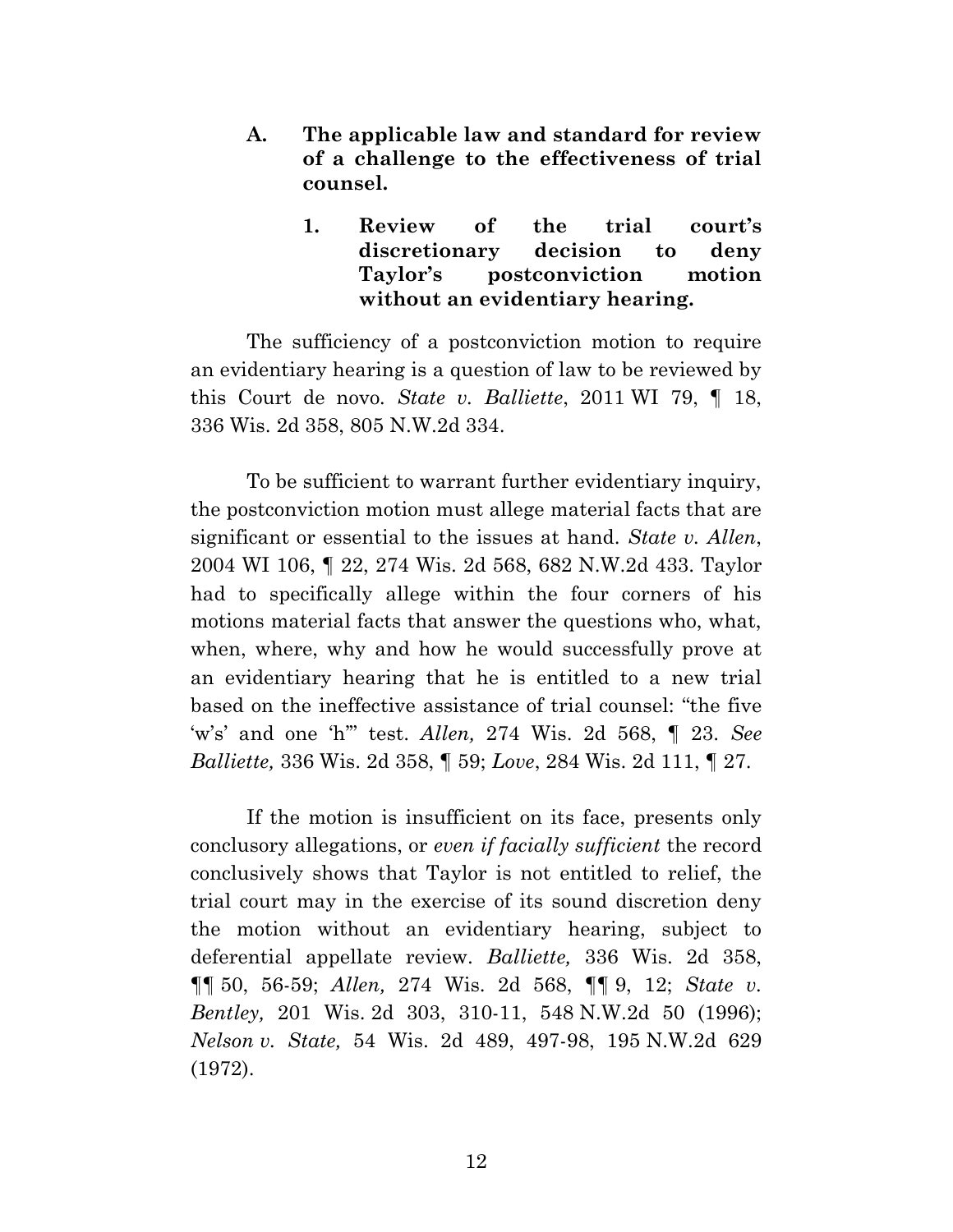This specificity requirement promotes "the policy favoring finality, the pleading and proof burdens that have shifted to the defendant in most situations after conviction, and the need to minimize time-consuming postconviction hearings unless there is a clearly articulated justification for them." *Balliette,* 336 Wis. 2d 358, ¶ 58.

## **2. Taylor's burden to sufficiently allege and prove both deficient performance and prejudice.**

Taylor would bear the burden of proving at an evidentiary hearing that the performance of his trial counsel was both deficient and prejudicial. *Strickland v. Washington*, 466 U.S. 668, 687 (1984); *State v. Johnson*, 153 Wis. 2d 121, 127, 449 N.W.2d 845 (1990).

On review of an ineffective assistance of counsel challenge, this Court is presented with a mixed question of law and fact. The trial court's findings of historical fact and credibility determinations will not be disturbed unless they are clearly erroneous. *See* Wis. Stat. § 805.17(2). The ultimate determinations based upon those findings of fact and credibility determinations―whether counsel's performance was constitutionally deficient and prejudicial―are questions of law subject to independent review in this Court. *State v. Trawitzki,* 2001 WI 77, ¶ 19, 244 Wis. 2d 523, 628 N.W.2d 801; *Johnson*, 153 Wis. 2d at 127-28.

To prove deficient performance, Taylor would have to overcome a strong presumption that counsel acted reasonably within professional norms. *Strickland,* 466 U.S. at 690; *Trawitzki,* 244 Wis. 2d 523, ¶ 40; *Johnson*, 153 Wis. 2d at 127. There is a strong presumption that counsel exercised reasonable professional judgment, and that counsel's decisions were based on sound trial strategy. *State*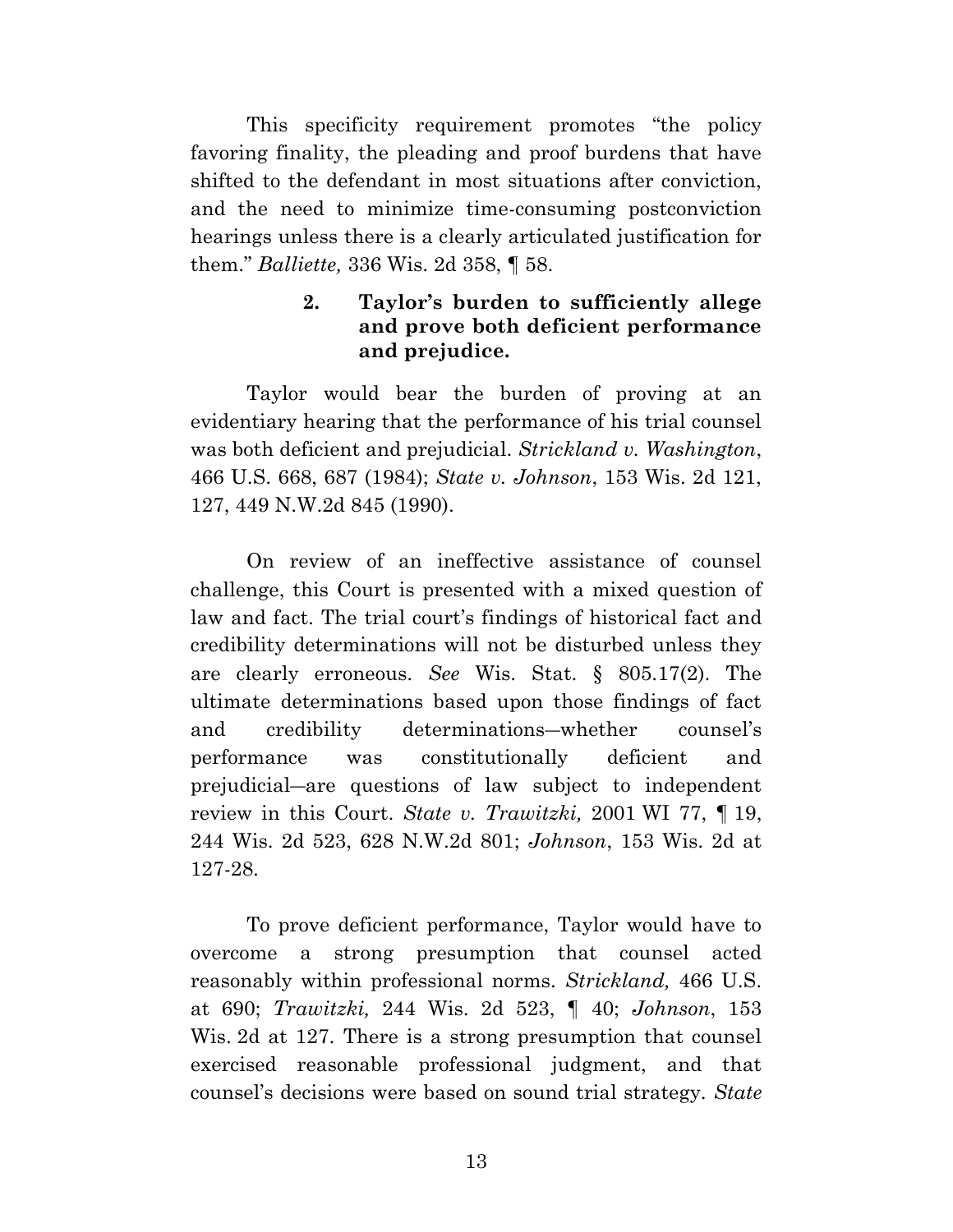*v. Maloney*, 2005 WI 74, ¶ 43, 281 Wis. 2d 595, 698 N.W.2d 583; *State v. Marty*, 137 Wis. 2d 352, 360, 404 N.W.2d 120 (Ct. App. 1987). *See Eckstein v. Kingston,* 460 F.3d 844, 848- 49 (7th Cir. 2006). Decisions that fall "squarely within the realm of strategic choice" are not reviewable under *Strickland. United States v. Cieslowski,* 410 F.3d 353, 361 (7th Cir. 2005). *See Knowles v. Mirzayance,* 556 U.S. 111, 124 (2009). "Strategic choices are 'virtually unchallengeable.'" *McAfee v. Thurmer,* 589 F.3d 353, 356 (7th Cir. 2009) (quoting *Strickland,* 466 U.S. at 690).

This Court is not to evaluate counsel's conduct in hindsight, but must make every effort to evaluate it from counsel's perspective at the time. *McAfee,* 589 F.3d at 356. Taylor was not entitled to error-free representation. Trial counsel need not even be very good to be deemed constitutionally adequate. *McAfee,* 589 F.3d at 355-56. *See State v. Wright*, 2003 WI App, ¶ 28, 268 Wis. 2d 694, 673 N.W.2d 386. Ordinarily, a defendant does not prevail unless he proves counsel's performance sunk to the level of professional malpractice. *Maloney*, 281 Wis. 2d 595, ¶ 23 n.11.

With regard to the issue of actual prejudice, Taylor would have to prove that counsel's errors were so serious they deprived him of a fair trial, a trial whose result is reliable. *Johnson*, 153 Wis. 2d at 127. He would have to prove a reasonable probability that, but for counsel's unprofessional errors, the result of the trial would have been different. A reasonable probability is one sufficient to undermine confidence in the outcome. *McAfee,* 589 F.3d at 357. *See Trawitzki,* 244 Wis. 2d 523, ¶ 40; *Johnson*, 153 Wis. 2d at 129. Taylor cannot just speculate. He must affirmatively prove prejudice. *Allen*, 274 Wis. 2d 568, ¶ 26. "The likelihood of a different outcome 'must be substantial,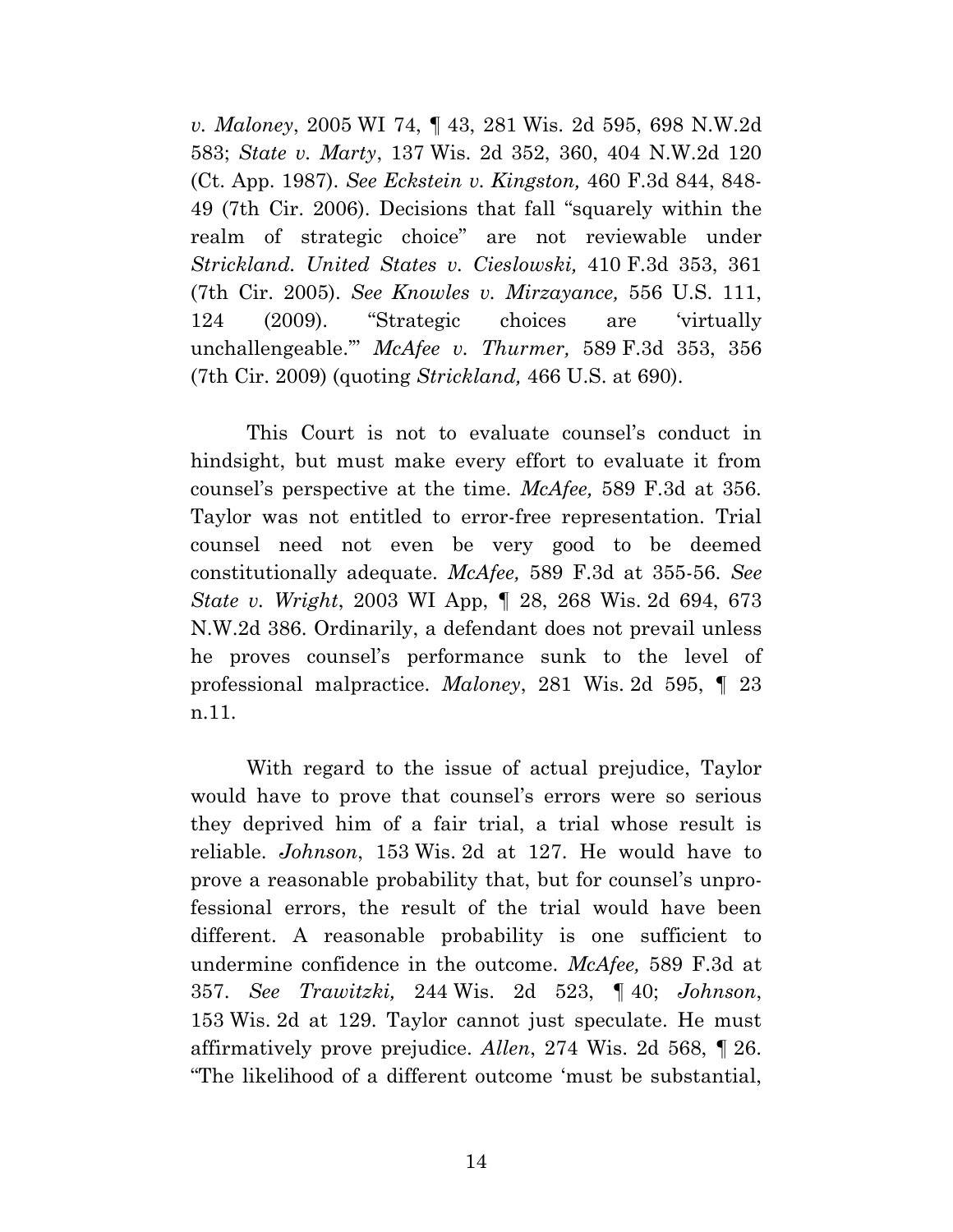not just conceivable.' [*Harrington v.*] *Richter*, 131 S. Ct. at 792." *Campbell v. Smith*, 770 F.3d 540, 549 (7th Cir. 2014).

Trial counsel is not ineffective for failing to interpose meritless objections or for not pursuing meritless challenges at trial. *See State v. Harvey*, 139 Wis. 2d 353, 380, 407 N.W.2d 235 (1987); *State v. Berggren,* 2009 WI App 82, ¶ 21, 320 Wis. 2d 209, 769 N.W.2d 110.

The court need not address both the deficient performance and prejudice components if Taylor failed to make a sufficient showing as to either one of them. *State v. Mayo,* 2007 WI 78, ¶ 61, 301 Wis. 2d 642, 734 N.W.2d 115.

"Surmounting *Strickland's* high bar is never an easy task." *Padilla v. Kentucky,* 559 U.S. 356, 371, 130 S.Ct. 1473, 1485, 176 L.Ed.2d 284 (2010). An ineffective-assistance claim can function as a way to escape rules of waiver and forfeiture and raise issues not presented at trial, and so the *Strickland*  standard must be applied with scrupulous care, lest "intrusive post-trial inquiry" threaten the integrity of the very adversary process the right to counsel is meant to serve. *Strickland,* 466 U.S., at 689-90, 104 S.Ct. 2052. Even under *de novo* review, the standard for judging counsel's representation is a most deferential one.

*Harrington v. Richter,* 562 U.S. 86, 105 (2011).

**B. Taylor failed to sufficiently allege deficient performance and prejudice regarding trial counsel's decision not to call any witnesses in his defense.**

Taylor accuses trial counsel of incompetence for not calling "any witnesses – not a single one" in his defense. (Taylor's Br. 33.) Taylor was certainly free to testify in his own defense that he was shot in the crossfire and did not wear the "Grumpy" sweatshirt that night. He voluntarily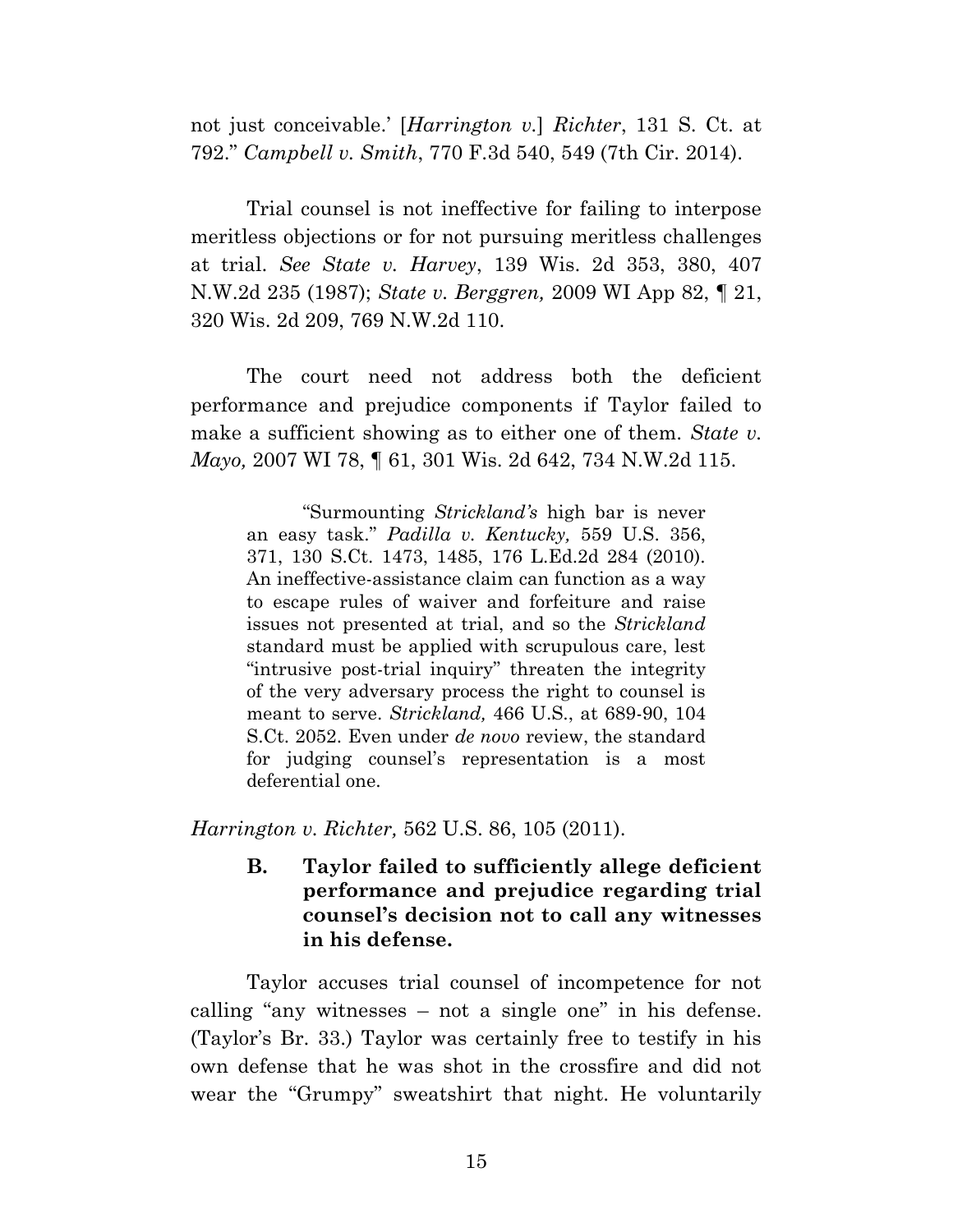and intelligently decided, however, not to testify. (70:188- 91.) Taylor does not challenge counsel's performance regarding his decision not to testify in his own defense.

> **1. Counsel's decision not to call witnesses who would testify that Taylor did not wear the "Grumpy" sweatshirt before and after the shooting.**

Taylor offers the statements of a number of friends and associates to the effect that he was not seen wearing the "Grumpy" hoodie sweatshirt at various times before and after the shooting. (Taylor's Br. 33-34.) He maintains that counsel was incompetent for not calling any of them in his defense.

None of those people witnessed the shooting. They did not know what Taylor was wearing *at the moment he shot Contreras and Bachman.* Their statements do nothing to soften the severe blow of the undisputed evidence that someone hid the "Grumpy" sweatshirt soaked in Taylor's fresh blood in the corner of the basement of the house where he sought refuge. Those who were at the house after the shooting and treated Taylor did not see him in the bloodsoaked sweatshirt likely because he took it off as he entered the front door and someone hid it for him in the basement.

Taylor argues that the sweatshirt "had no evidentiary value in its own right" because the presence of Taylor's blood on it "merely proves that Taylor was shot." (Taylor's Br. 34.) If so, then his argument is much ado about nothing. If the jury believed that Taylor was an innocent bystander caught in the crossfire, he was not guilty regardless of whether he wore the sweatshirt, another sweatshirt, a T-shirt, or no shirt.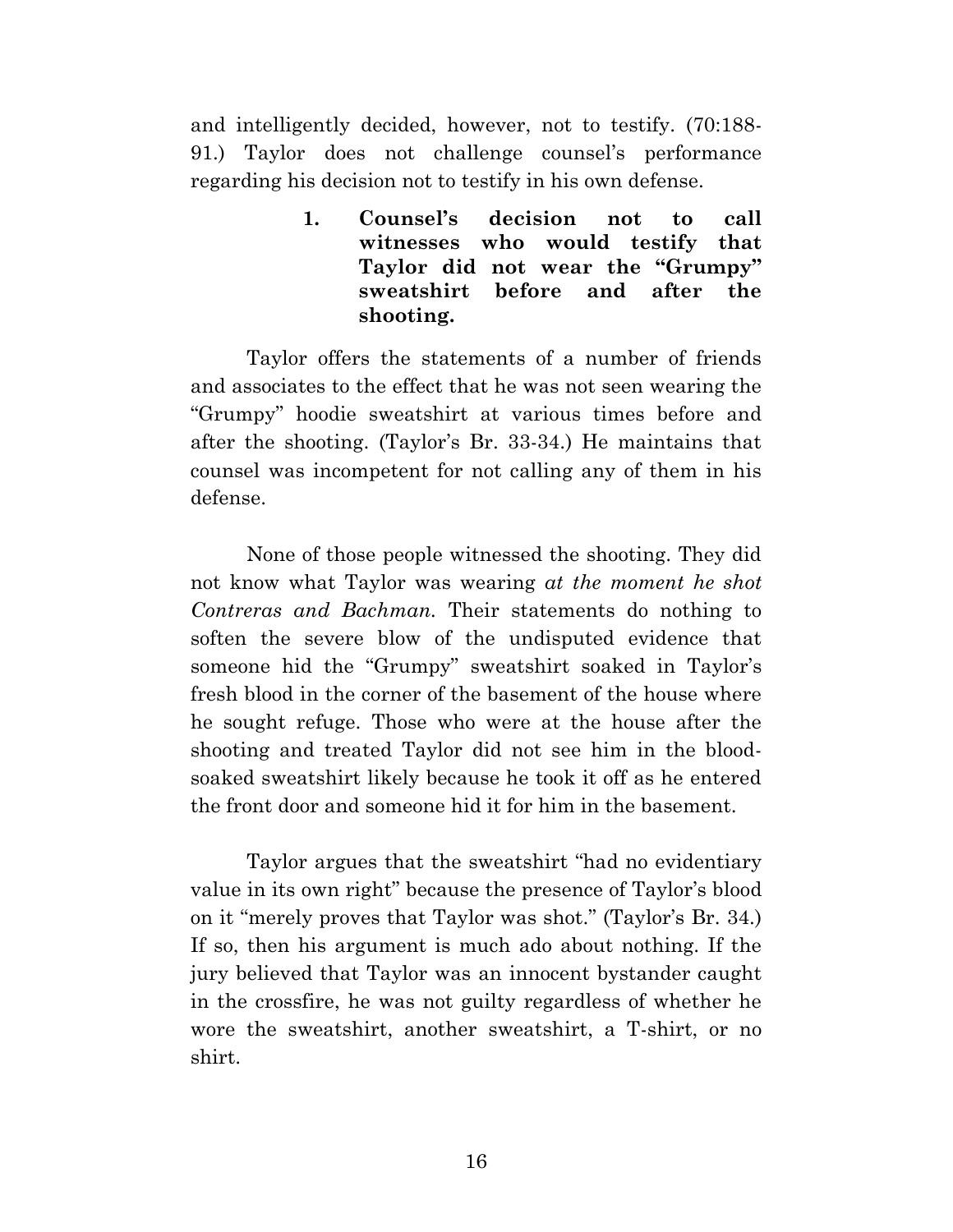But, obviously, the sweatshirt had great evidentiary significance. Taylor's hindsight criticism of trial counsel's strategy fails to account for the two eyewitnesses who testified that the shooter wore this or a similar sweatshirt, or for the person who hid the "Grumpy" sweatshirt in the basement of the house away from the other bloody clothing found in the living room upstairs where Taylor was receiving first aid.<sup>2</sup> Bachman identified the "Grumpy" sweatshirt found in the basement and introduced at trial as "exactly like" the one worn by the shooter. (69:59-60.)

Taylor claims that the sweatshirt may have been inside the house when he arrived and was used by the others to treat his wounds. (Taylor's Br. 35.) But none of his witnesses were prepared to so testify. His theory does not explain why someone (perhaps Singleton) would hide the bloody sweatshirt in the basement, while the other clothing used to treat his wounds remained in the living room upstairs. Moreover, a cumbersome sweatshirt would make for a bad tourniquet or bandage.

The State also would have turned these supposedly exculpatory statements of his friends and associates against Taylor at trial. It would have pointed out that several said they saw Taylor wearing the "Grumpy" sweatshirt on various occasions before the shooting. One person who was at the house when Taylor burst in after the shooting had seen the "Grumpy" sweatshirt in the house a day or two earlier, first saw it months before, and "has also seen TAYLOR wearing that same sweatshirt in the past as well."

<sup>2</sup> Taylor gave police two different accounts of his "cross-fire" story. At first, Taylor said he did not see who shot him. Later, Taylor told police he saw two men wearing black hoodies approach a car, say something about pills and fire into the car. (*See* A-App. 59.)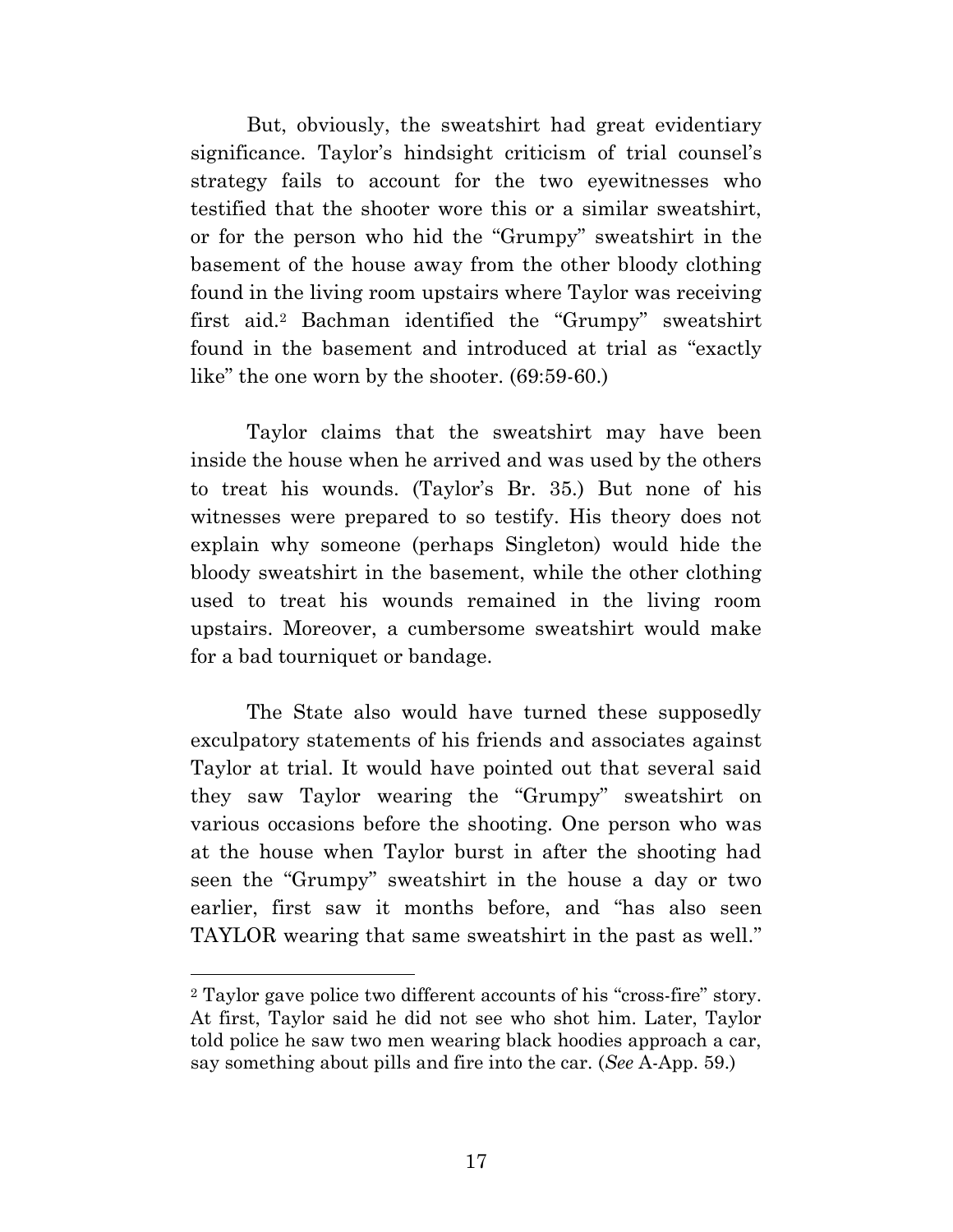(60, Ex. D:2.) Another person present in the house told police Taylor was known "to wear a black hooded sweatshirt with the 'Grumpy' logo design" and the person last saw Taylor wearing it "approximately one week ago." (60, Ex. F:2.) This witness also admitted to possibly hiding the sweatshirt for Taylor, but could not recall for sure. (*Id.*)

Counsel wisely steered clear of putting on such dubious evidence. Five of the people in the house said Taylor was shirtless and wearing white shorts when he burst into the house wounded. (60, Ex. C:2, Ex. E:2, Ex. F:2, Ex. G:1, Ex. H:2, Ex. I:2.) No one described the two assailants as shirtless, but Bachman told police that the shooter wore white shorts. (60, Ex. Q:2, Ex. T:4, Ex. U:3.) Taylor likely entered the house shirtless because he pulled off the bloody sweatshirt as he entered the house and told someone to hide it. There is no reasonable probability of an acquittal had these people been called to testify that they did not see Taylor wearing the "Grumpy" sweatshirt before or after the shooting, but he was known to wear it on other occasions, and he wore white shorts that night just as Bachman said the shooter wore.

### **2. Counsel's decision not to call State's witness Terry Singleton as a defense witness.**

Terry Singleton was listed as a witness for the State. (68:4.) Singleton gave a statement to police to the effect that he heard shots and came upon the wounded Taylor lying in the street with a gun next to him. Singleton said he helped Taylor through the alley to the nearby house, disposing of Taylor's gun in a trash bin along the way. (60, Ex. N:1-2; 67:18.) The State did not call Singleton. Taylor claims that his attorney was incompetent for not calling Singleton as a defense witness. Taylor did not in his motion proffer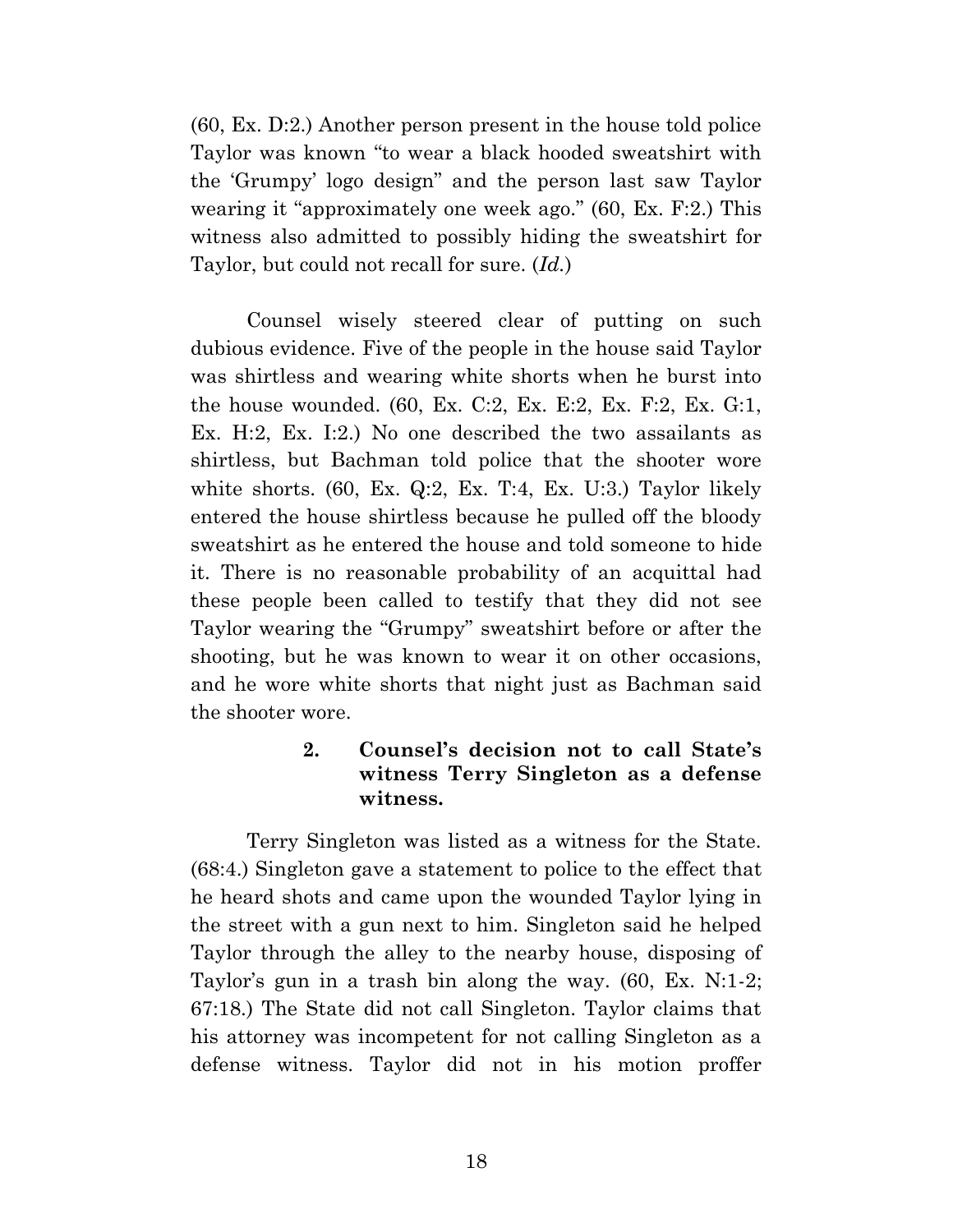anything from Singleton as to what his testimony (if any) would have been.

Taylor apparently believes that, if called in the defense case, Singleton would have admitted his own guilt and exonerated Taylor. Taylor does not explain why, if called for that purpose, Singleton would not have exercised his Fifth Amendment privilege against self-incrimination. Taylor indeed concedes in his brief that "as expected" Singleton would likely refuse to testify. (Taylor's Br. 24.)

If Singleton for some reason decided to confess to murder, his testimony would presumably have been similar to his pretrial statement placing the wounded Taylor at the scene with a gun lying next to him, and helping Taylor flee through the alley where Singleton disposed of Taylor's gun in the trash bin. That testimony would have inculpated Taylor as a party to the crime with Singleton.

In the unlikely event that Singleton would take the stand and confess that he fired the shots, his testimony would still not disprove Taylor's participation as a party to the shootings. Two men accosted the victims. One wore a black hoodie sweatshirt with red and white writing on the front. Taylor was at the scene and was shot as he tried to flee. The black hoodie sweatshirt with "Grumpy" in red and white letters on the front and soaked with Taylor's blood was found shortly thereafter hidden in the basement of the house where he and Singleton fled. The prosecutor would have brought out on cross-examination Singleton's statement to police that he found a gun in the street next to the wounded Taylor, making it likely that *both men were armed* when they confronted the victims and both may have fired at them. Indeed, eyewitness Bachman testified at trial that both assailants brandished guns and fired shots. (69:72-74; *see* 60, Ex. Q:2.) Singleton's confession to being the shooter,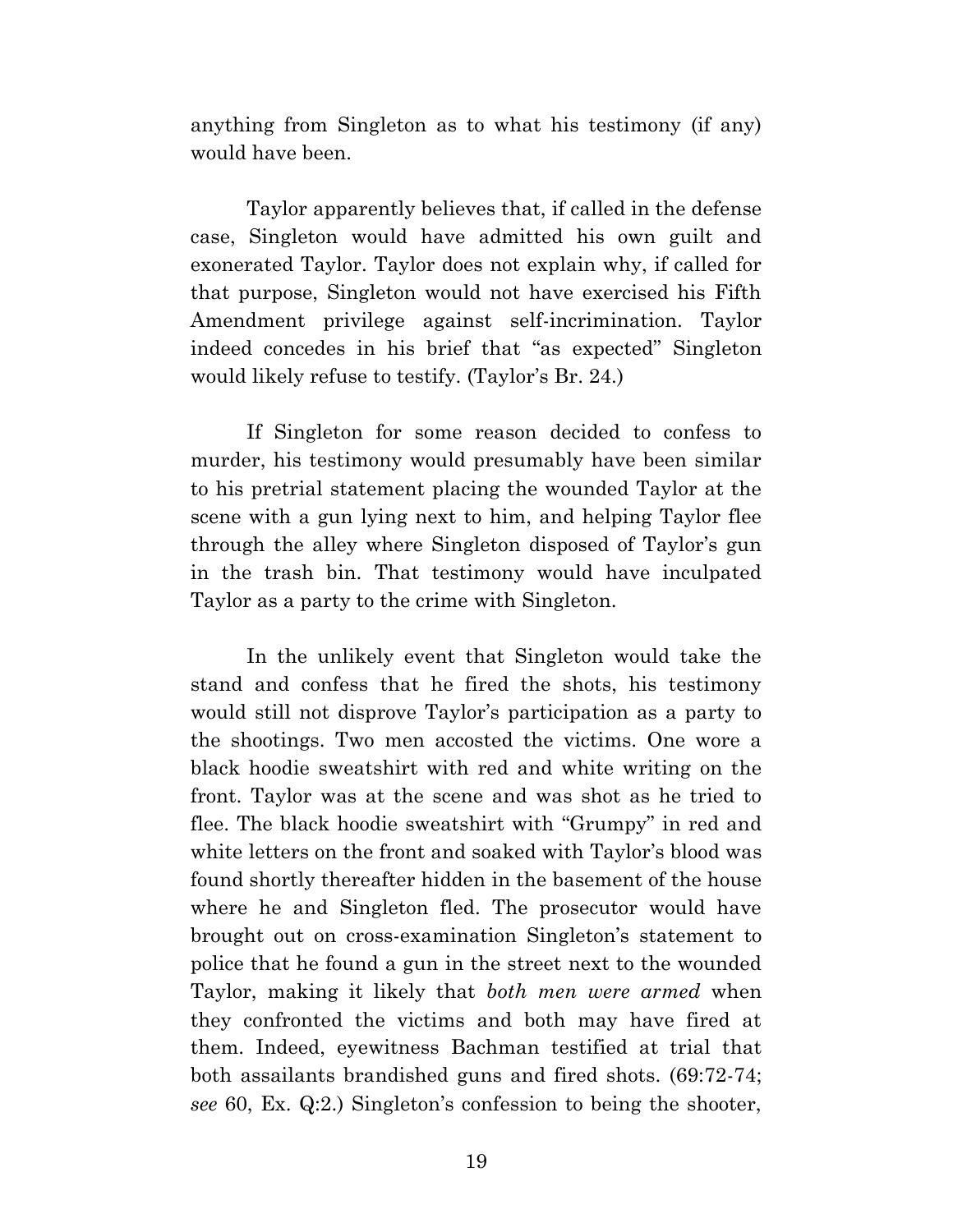or one of the two shooters, would not have helped Taylor. In the unlikely event he decided to testify, Singleton would likely have pointed the finger away from himself and at Taylor, naming him as either the shooter or his cohort in the shooting.

In the likely event that Singleton would not testify, the hearsay account of his admission to the second affiant would be inadmissible because it would not exculpate Taylor as a party to the crime, as the trial court held. (56:6-7, A-App. 8- 9.) Wis. Stat. § 908.045(4) (self-inculpatory hearsay statements by an unavailable declarant such as Singleton are admissible if they expose the declarant to criminal liability, are corroborated and are "offered to exculpate the accused"). *See State v. Guerard,* 2004 WI 85, ¶¶ 33, 36-39, 273 Wis. 2d 250, 682 N.W.2d 12 (Guerard testified that he was not present during a home invasion and assault committed by his brother, Daniel. In separate detailed hearsay statements Daniel told his sister and a defense investigator that he (Daniel) committed the crimes and Guerard was not involved at all.). *See id.* ¶ 36 ("[W]e conclude that Daniel's out-of-court statements inculpating himself *and exculpating Guerard* in the commission of the charged offenses are corroborated and therefore admissible.") (emphasis added).

Defense counsel had plenty with which to deflect blame away from his client and onto the absent Singleton without venturing into the unknown by calling Singleton as a witness. Counsel used the undisputed proof that only Singleton's fingerprint was recovered from the gun (70:12- 17, 27-28), to argue that the uncharged Singleton was the culprit (68:150-51; 70:228, 233-34). Counsel did so while adroitly keeping out Singleton's statement inculpating Taylor. (67:18.) Counsel performed admirably in trying to deflect blame onto Singleton. There is no reasonable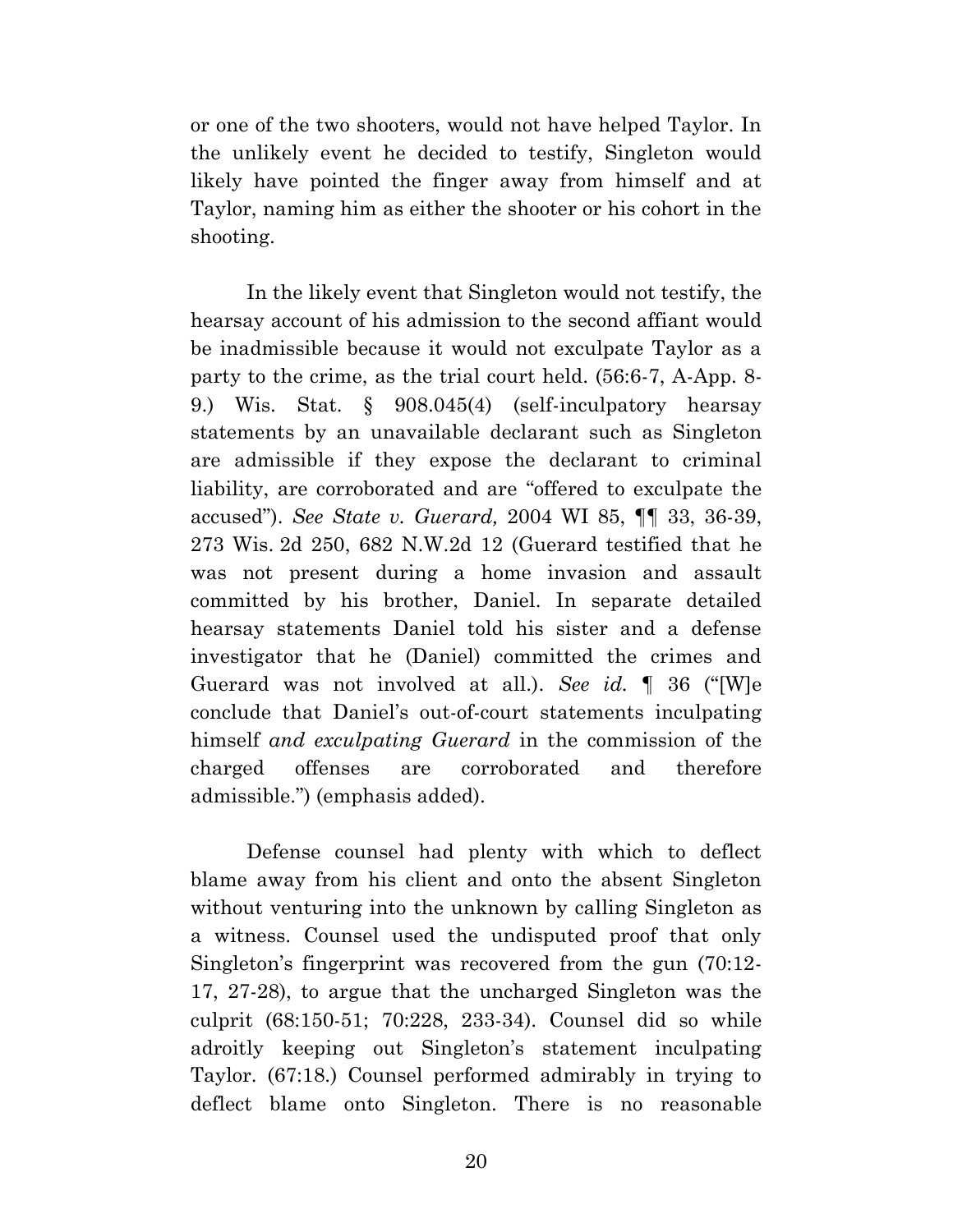probability of a different outcome had counsel called Singleton as a defense witness to either plead the Fifth or point his finger at Taylor, whether or not Singleton admitted his own guilt.

Finally, as the trial court noted, Taylor offered nothing from Singleton to show what his testimony would have been either at a postconviction hearing or at a trial. "No affidavit from Terry Singleton has been filed taking responsibility for the shootings. Without an affidavit from Terry Singleton, the court is presented with nothing but hearsay." (56:6, A-App. 8.) Taylor can only speculate. Taylor is not entitled to a postconviction evidentiary "fishing expedition" to call Singleton and find out whether his speculation is correct. "The evidentiary hearing is not a fishing expedition to discover ineffective assistance; it is a forum to prove ineffective assistance. Both the court and the State are entitled to know *what* is expected to happen at the hearing, and *what* the defendant intends to prove." *Balliette,* 336 Wis. 2d 358,  $\parallel$  68 (emphasis in original). The trial court properly held that Taylor's motion was insufficient to merit an evidentiary hearing.

**C. Taylor failed to prove deficient performance and prejudice arising out of trial counsel's decision not to move to suppress the out-of-court identifications of him made by the two eyewitnesses.**

Taylor claims trial counsel was incompetent for not filing a pretrial motion to suppress the eyewitness identifications of him made in separate police photo arrays by the two eyewitnesses, Bachman and McClendon.

#### **1. The relevant facts.**

McClendon positively identified Taylor in a "double blind" six-person police photo array with two additional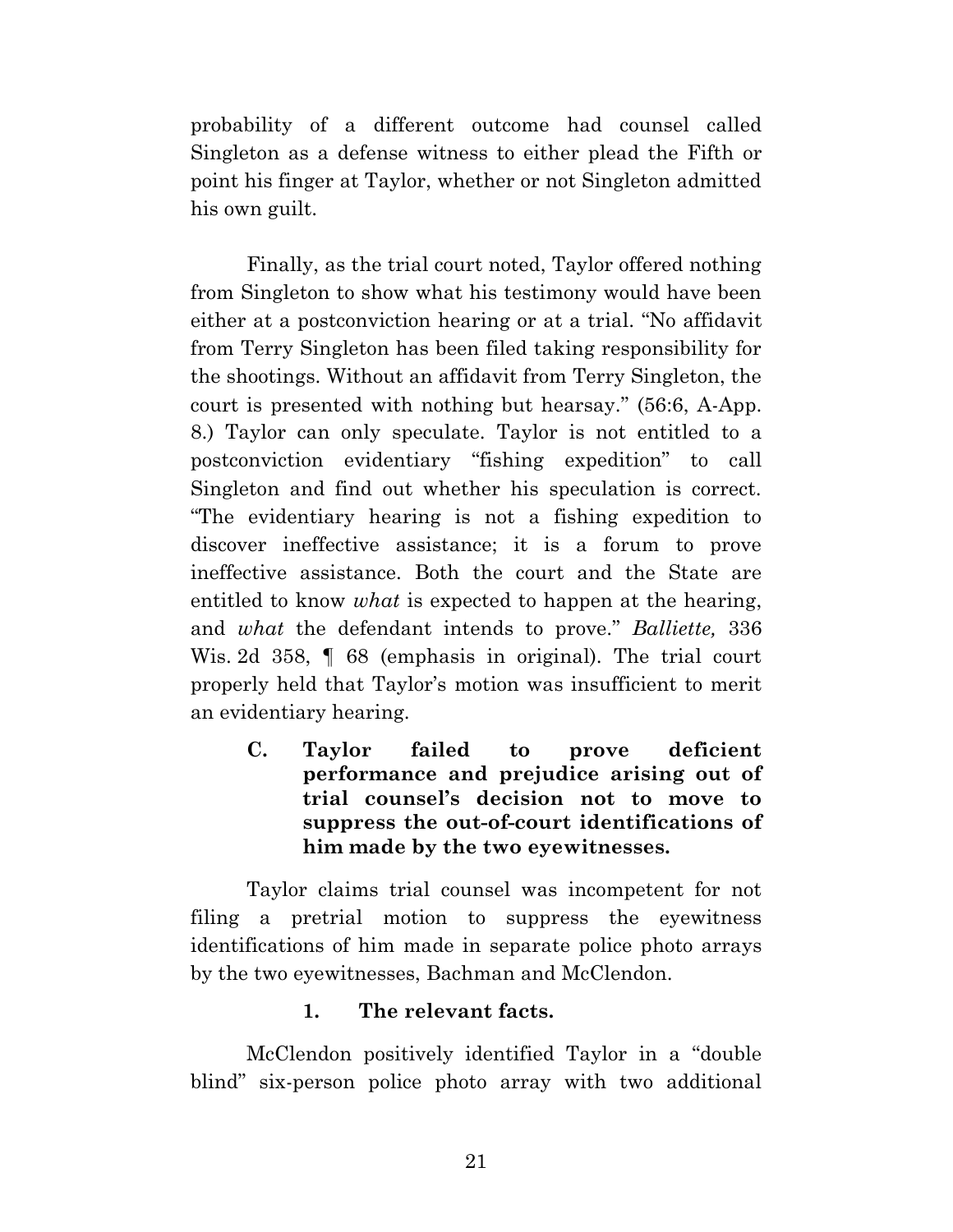blank folders later the day of the shootings, July 11, 2013. (48, Ex. 12:1; 69:31-32, 35-36; 70:72-82.) She also positively identified Taylor in court as the shooter who wore the black hoodie sweatshirt with writing on the front. (69:39.) Anthony Bachman positively identified Taylor in another police photo array the day after the shootings (July 12) while in the hospital recuperating from his wound. He identified Taylor's photo as that of the shooter who wore the black hoodie sweatshirt with red writing on it. This, too, was a "double blind" six-person photo array with two additional blank folders. (60, Ex. A; 69:67-68, 141-152.) Bachman also positively identified Taylor in court as the shooter who wore the hoodie sweatshirt. (69:65-66.)

## **2. The law regarding the admissibility of eyewitness identifications made during police-initiated identification procedures.**

Any time photos are shown to witnesses; there is necessarily some suggestion that police believe the perpetrator is one of the persons arrayed. *See State v. Isham,* 70 Wis. 2d 718, 725-26, 235 N.W.2d 506 (1975); *Fells v. State,* 65 Wis. 2d 525, 538, 223 N.W.2d 507 (1974). *See also Stovall v. Denno*, 388 U.S. 293 (1967) (upholding a one-man photo lineup). Cross-examination—not exclusion—is generally the tool for challenging a photo array on the ground that the procedure was suggestive. *Simmons v. United States,* 390 U.S. 377, 384 (1968).

To have Bachman's and McClendon's photo identifications excluded from evidence, Taylor would have to prove at a suppression hearing that the out-of-court identification procedures were "so impermissibly suggestive as to give rise to a very substantial likelihood of irreparable misidentification." *Simmons,* 390 U.S. at 384; *Gregory-Bey v. Hanks*, 332 F.3d 1036, 1044 (7th Cir. 2003). *See State v.*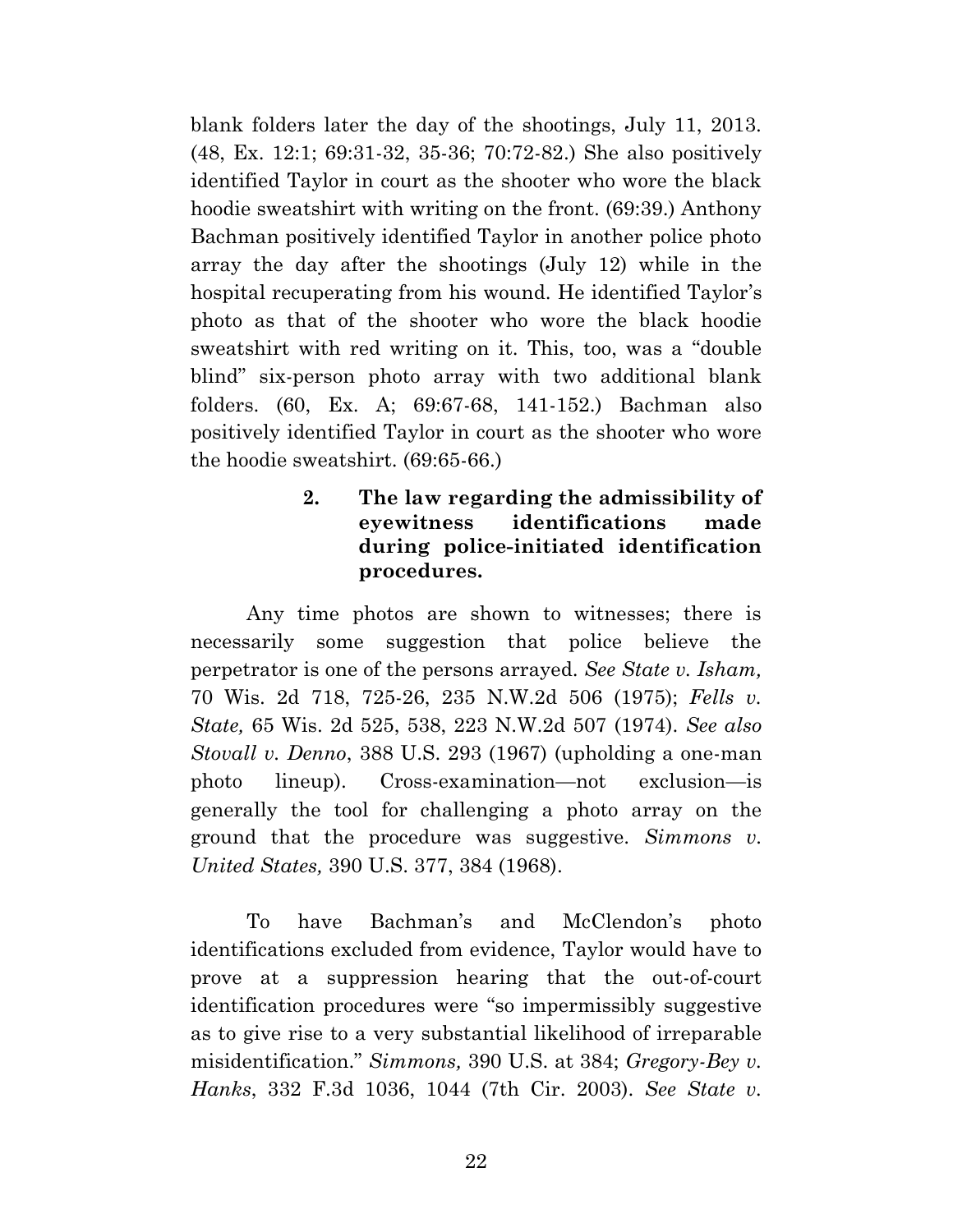*Benton*, 2001 WI App 81, ¶ 5, 243 Wis. 2d 54, 625 N.W.2d 923. When considering a due process challenge to the admissibility of the identification evidence, the court considers the totality of the circumstances surrounding the eyewitness identification procedure. *Stovall*, 388 U.S. at 302.

Taylor would have to prove at a suppression hearing that the police procedure was so impermissibly suggestive as to give rise to a very substantial likelihood of irreparable misidentification. *Simmons,* 390 U.S. at 384 (1968). Even if Taylor proves impermissible suggestiveness, he does not automatically prevail. The burden would then shift to the state to demonstrate that the identification was reliable under the totality of the circumstances even assuming the procedure was suggestive. *Manson v. Brathwaite*, 432 U.S. 98, 106 (1977), citing *Neil v. Biggers*, 409 U.S. 188, 199 (1972). In assessing whether the identification was reliable despite a suggestive procedure, the court considers the following factors:

- (1) the opportunity of the witness to view the criminal at the time of the crime,
- (2) the witness' degree of attention,
- (3) the accuracy of his prior description of the criminal,
- (4) the level of certainty demonstrated at the confrontation, and
- (5) the time between the crime and the confrontation.

*Manson*, 432 U.S. at 114, citing *Neil*, 409 U.S. at 199-200. *See State v. Dubose,* 2005 WI 126, ¶ 24, 285 Wis. 2d 143, 699 N.W.2d 582.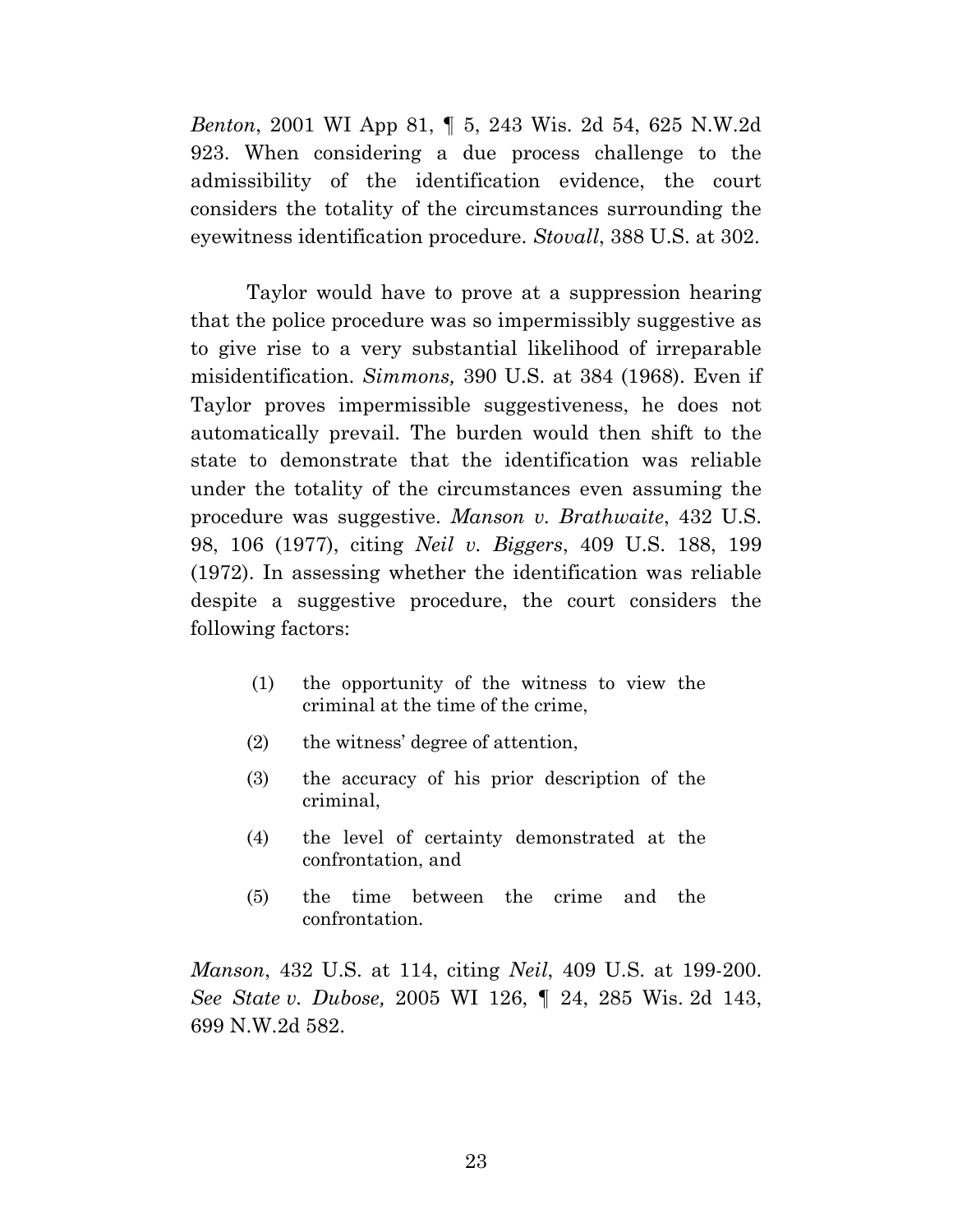Even when a defendant proves unnecessary suggestiveness, and even if the State then fails to meet its burden of proving that the out-of-court identification was nonetheless reliable under the totality of the circumstances, the identifications of the perpetrator made by the witnesses at trial may still stand if the state proves that the in-court identifications were independent and free of any taint from the unconstitutional out-of-court identification procedure. *Dubose,* 285 Wis. 2d 143, ¶ 38; *United States v. Wade*, 388 U.S. 218, 240-42 (1967); *United States v. Crews*, 445 U.S. 463, 473 (1980).

- **3. There was no basis to challenge the photo arrays because Taylor cannot prove they were impermissibly suggestive, the State would have proven the out-of-court identifications were reliable despite any suggestiveness in the procedure, and the in-court identifications were independent of any taint caused by the out-of-court procedures.**
	- **a. The photo arrays were not impermissibly suggestive.**

It was reasonable for trial counsel to decide against filing a pretrial motion to suppress the photo identification testimony because it would have failed. The photo arrays shown to Bachman and McClendon simply did not "'give rise to a very substantial likelihood of irreparable misidentification.'" *Dubose,* 285 Wis. 2d 143, ¶ 22 (quoting *Simmons,* 390 U.S. at 384). Taylor has not sufficiently alleged, and he would not have proven at a suppression hearing, that the photo arrays were impermissibly suggestive. Police went out of their way to make sure they did not suggest Taylor's identity to the eyewitnesses.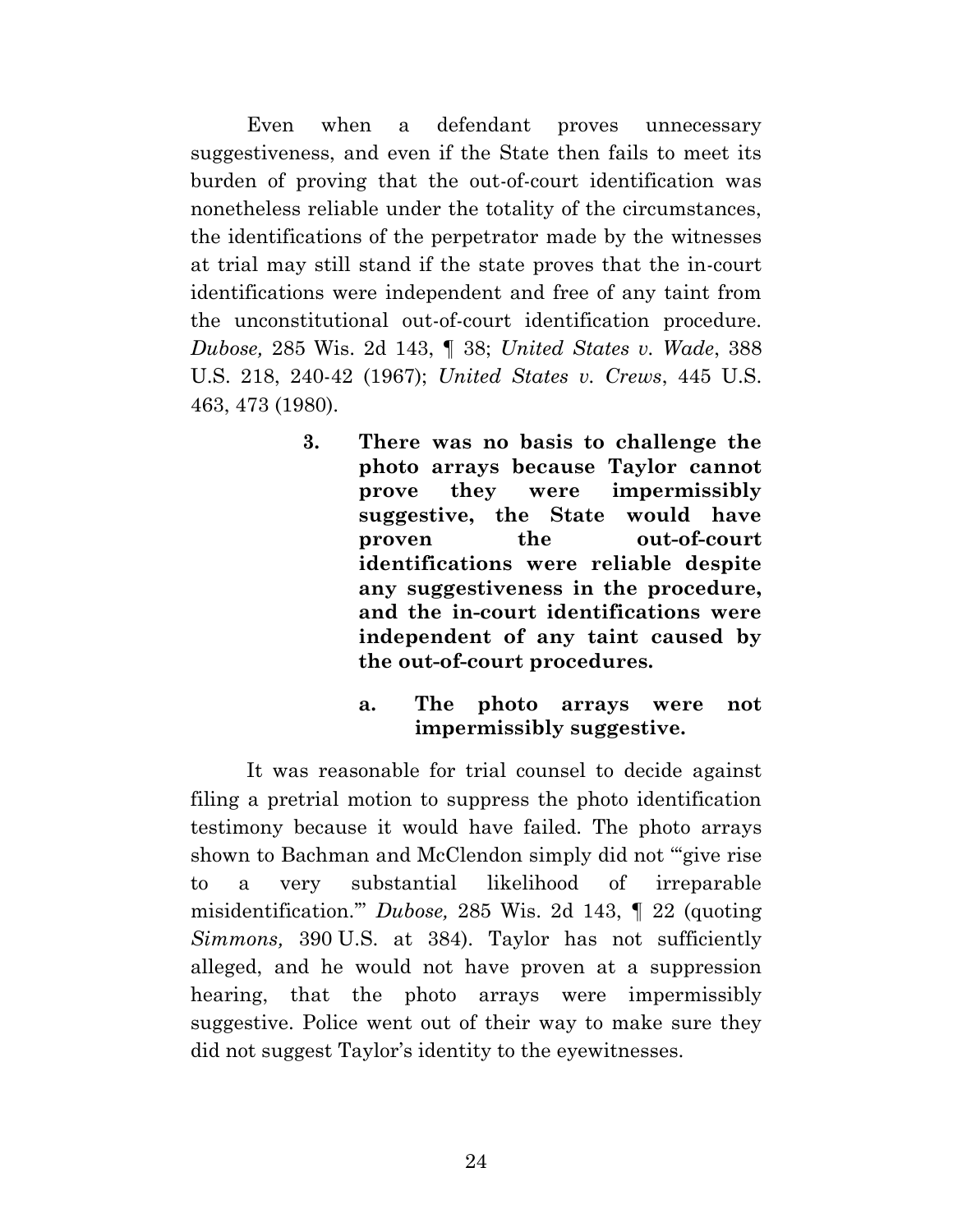Milwaukee Detectives Mueller and Villarreal showed the array to Bachman at Froedtert Hospital one day after the shooting, July 12, 2013. Although Taylor's photo was included because he was the "target" of the array, his photo was placed inside a folder, as were the photos of five "filler" but similar-appearing men chosen by a computer program. Two more blank folders were added at the end in what is called a "double blind" array. The six folders with the photos of Taylor and the five "fillers" were then shuffled so that the officers did not know where in the order Taylor's photo would appear. The two blank folders were placed at the end. (69:143-147.) Bachman had a physiological reaction when he came to folder four and said, "This looks like the guy that was out there" closest to the car. Taylor's photo was inside folder four. Bachman then circled four as his assailant underneath Taylor's photo on the Milwaukee Police Department standard form. (69:150-52.)

Milwaukee Detective Goldberg showed a photo array to McClendon later the day of the shooting, again with Taylor as the "target." This was another "double blind" array consisting of one folder containing Taylor's photo, five folders containing the photos of similar-appearing "fillers," and two blank folders at the end. The six folders containing actual photos were shuffled so that no one knew where in the order Taylor's photo would appear. (70:72-75, 77-78.)

Detective Goldberg described McClendon as distracted and reluctant to view the array. She seemed frightened. (70:76, 110.) McClendon nonetheless went through the array twice. The first time, she stopped at photo two and said he "kind of resembled" the person who shot into the car. She stopped at photo five and said the same thing. McClendon did not the first time through circle either "yes" or "no" under photo two or five. (70:79.)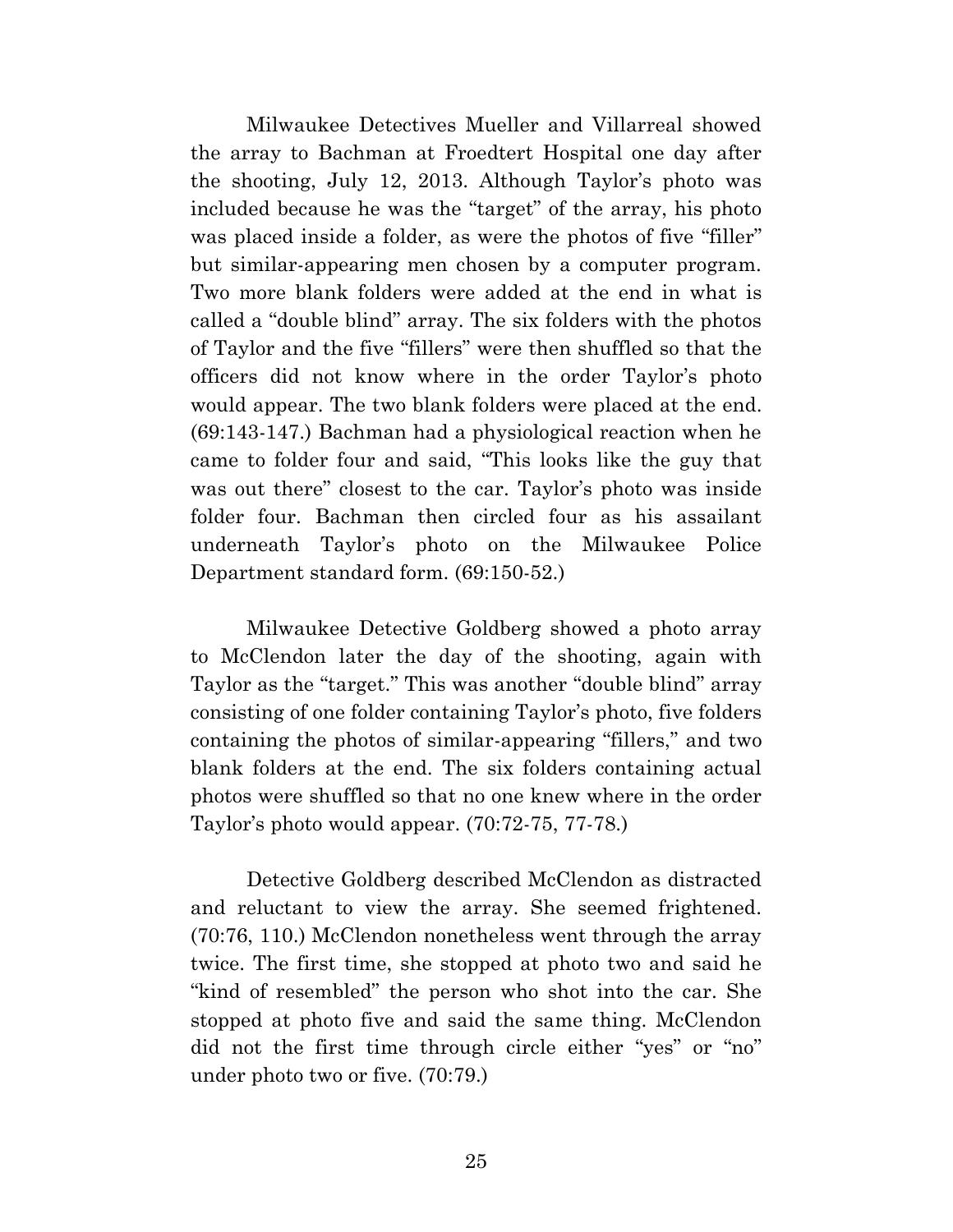At her request, McClendon was allowed to view the array a second time. Again, she stopped at photo two and said he resembled the shooter. (70:79.) Goldberg denied McClendon's request to view the array a third time. (70:79- 80.) She then circled "yes" under two identifying that man as the shooter, and circled "no" under five. Goldberg said he did not know whose photo was inside folder two. It was Taylor's photo. (70:81-82.) Goldberg testified on cross-examination that he told McClendon the second time she viewed the array that if she was not sure as to either two or five, she should circle "no" underneath them. (70:93, 107.)

Both Bachman and McClendon later viewed live police lineups with Singleton as the "target" to determine whether he was the second assailant. Both failed to positively identify Singleton. (70:114-119.)

"A lineup or photo array is generally fairer than a showup because it distributes the probability of identification among the number of persons arrayed, thus reducing the risk of a misidentification." *Dubose,* 285 Wis. 2d 143, ¶ 33.

Taylor does not argue that the six photos were in themselves suggestive of his identification. The photo identification procedure employed by police was also not suggestive. It is in fact the recommended best practice for police investigators to avoid misidentification. *See Model Policy and Procedure for Eyewitness Identification,*  Wisconsin Department of Justice Bureau of Training and Standard for Criminal Justice (2010), available at [https://www.doj.state.wi.us/sites/default/files/2009news/eyew](https://www.doj.state.wi.us/sites/default/files/2009news/eyewitness-public-20091105.pdf) [itness-public-20091105.pdf,](https://www.doj.state.wi.us/sites/default/files/2009news/eyewitness-public-20091105.pdf) at 2-17 (last visited Sept. 16, 2016). The photo arrays were also recorded, enabling judicial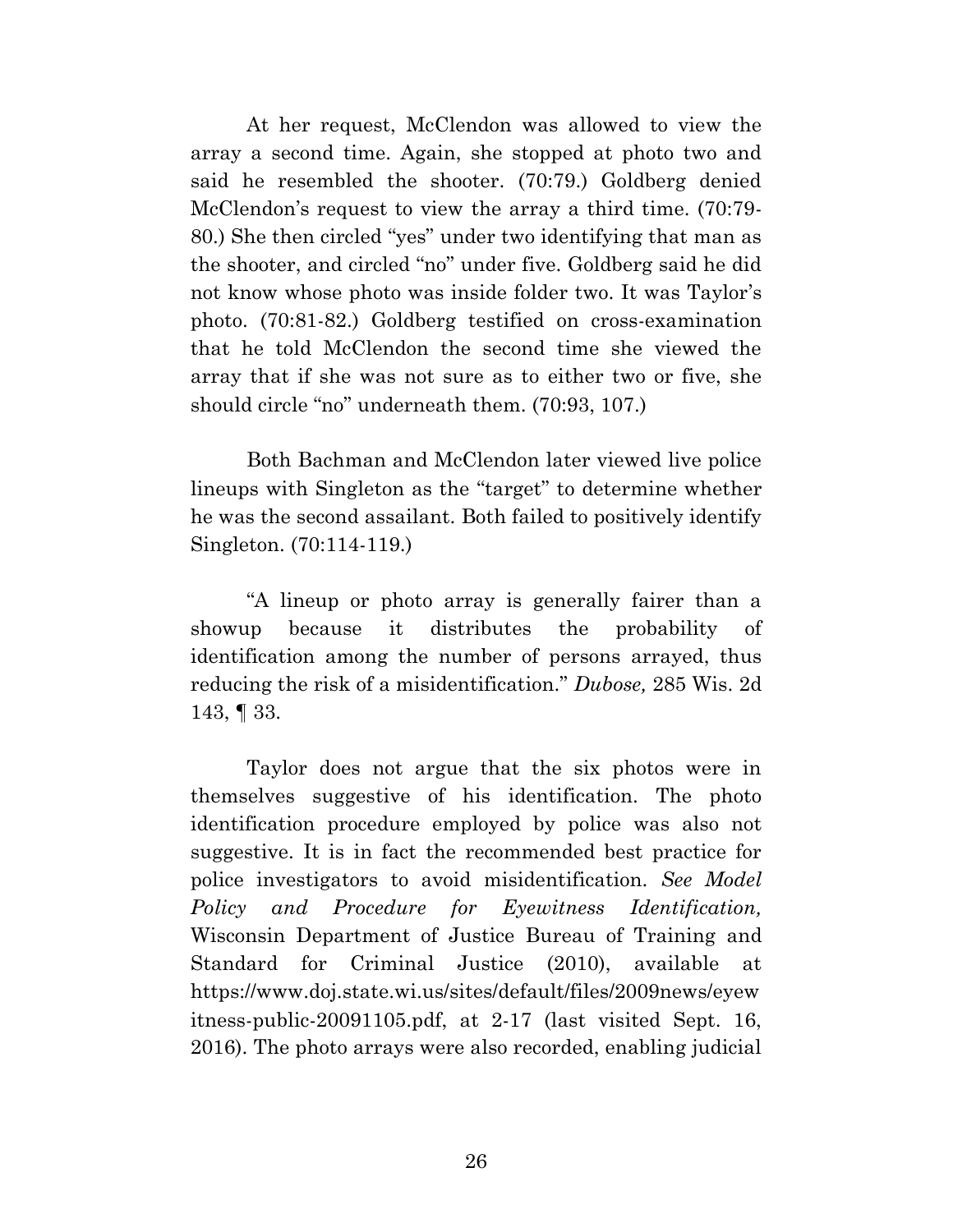review to ensure that proper non-suggestive procedures were followed. (48, Ex. 12; 60, Ex. A.)<sup>3</sup>

### **b. The out-of-court identifications were reliable.**

Even assuming some impermissible suggestiveness, the photo arrays produced identifications of Taylor that were reliable under the totality of the circumstances. (*See* A-App. 75-76.) *See Manson,* 432 U.S. at 114; *Dubose,* 285 Wis. 2d 143, ¶ 24. Application of the five factors adopted by the Court in *Manson* proves the reliability of their out-of-court identifications:

1. Both Bachman and McClendon, seated respectively in the driver's seat and the rear seat, had ample opportunity to observe the slender, clean shaven man in the black hoodie sweatshirt at close range on this "well lit" city street for an extended period of time as Contreras and the man negotiated the drug deal through the passenger window for several minutes before shots rang out. (69:23-28, 42-43, 54- 62, *see* A-App. 86.)

<sup>3</sup> Allowing McClendon to review the array a second time *at her request* was not impermissible. *See Model Policy and Procedure for Eyewitness Identification,* at 11 ("Only upon request of the witness, the witness may view one or more of the photos again after the first photo procedure has been completed."). The involvement of investigating officers in presenting the array is not ideal, but does not render it suggestive. *See id.* at 13 (in those situations where "it may be difficult to have an independent administrator conduct the array. . . . the investigating officer may conduct the array, but only with safeguards to ensure that he/she is not in a position to unintentionally influence the witness's selection."). In all other respects, the recommended best practices were followed in both arrays almost to the letter here. *See id.* at 13-16.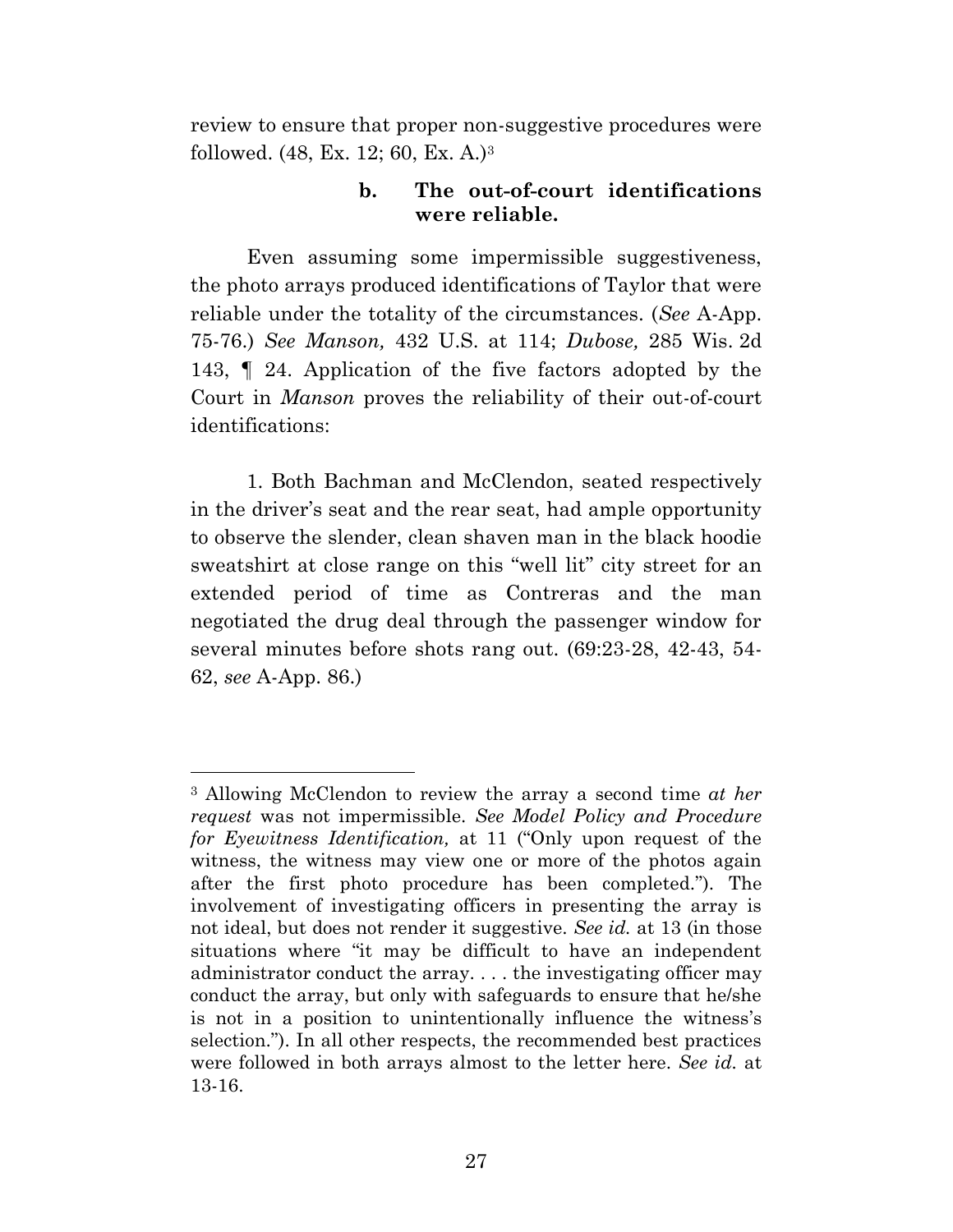2. Their attention was focused sharply on the negotiations between Contreras and the man in the sweatshirt, especially as the two men began to argue back and forth about whether the man should show Contreras the pills before Contreras would give him the \$300 that Contreras held in his hand.

3. Their prior descriptions to police of the assailant were not perfect, but both Bachman and McClendon described in detail the black hoodie sweatshirt with red and white writing on it worn by the shooter. Bachman gave an accurate general description of Taylor. His height and weight description of the gunman approximated Taylor's height and weight.<sup>4</sup> Bachman also accurately described Taylor as clean shaven with short, natural hair. McClendon's height and weight description was less accurate, but she accurately described him as slender with short hair. Both accurately described the gunman's sweatshirt with red and white writing on it. Finally, any discrepancies in their descriptions of the gunman's height and weight do not render the photo identifications unreliable

<sup>4</sup> According to a police report, "BACHMAN was able to provide a description of the subjects. Subject #1 was described as a black male, unknown age, medium complexion with a skinny build. He further stated he was about 6'00, and weighed approximately 130-140 lbs. He stated that he had clean-cut short hair and not facial hair. He described the subject as wearing a black pullover hooded sweatshirt with red writing on it, and white shorts. He further stated that this subject was armed with an unknown type of handgun. Subject #2 was described as a black male, unknown age, light complexion with a medium build. He further stated he was about 5'10 and weighed approximately 160 lbs. He stated that this subject had braids that possibly went past his ears. He described him as wearing a plain white t-shirt and plain white shorts. He also stated that this subject was also armed with an unknown type of handgun." (60, Ex Q:2.)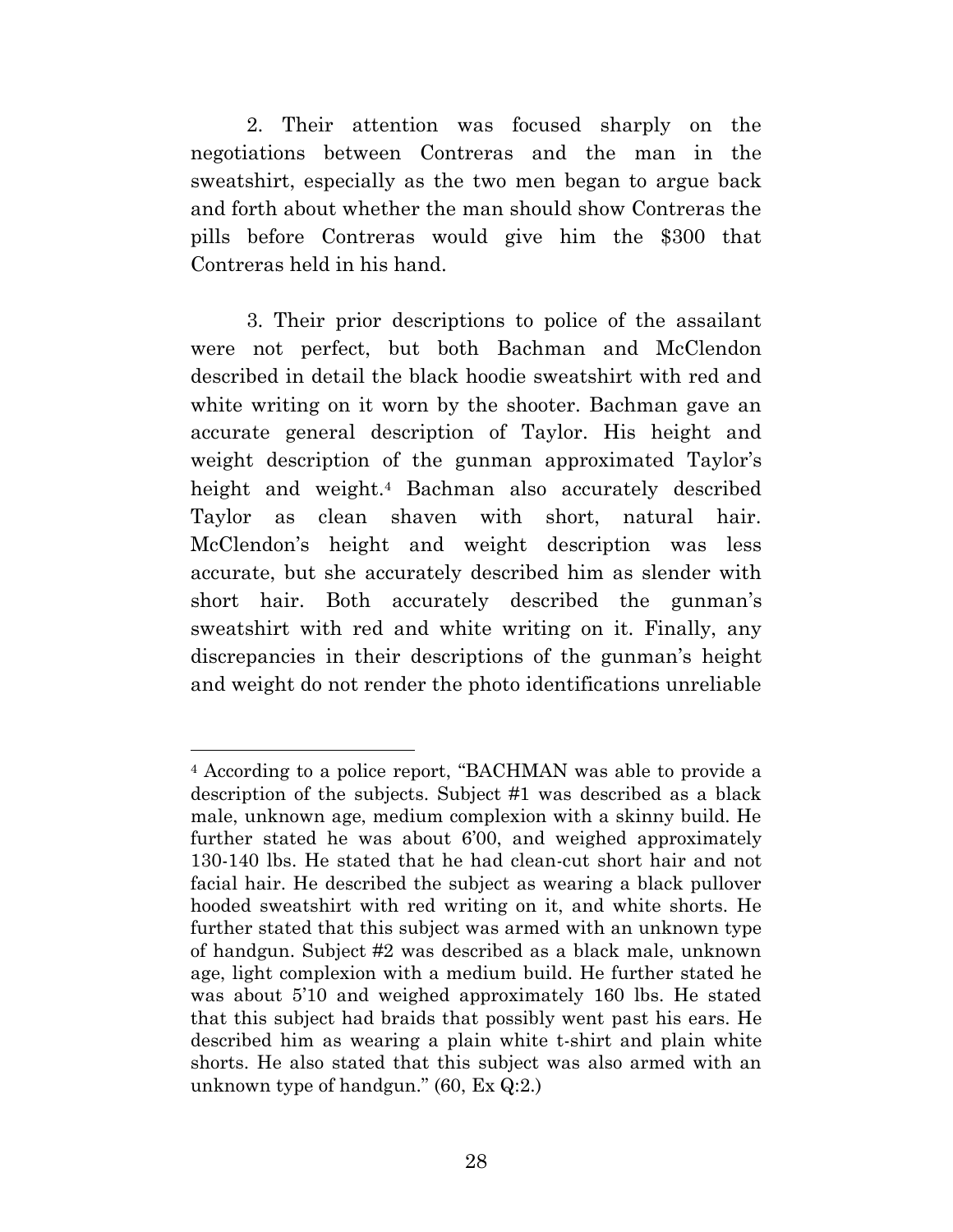because the photo arrays showed only the faces of Taylor and the five fillers, not their full bodies.

4. Their identifications of the shooter during the arrays were quite certain. Both Bachman and McClendon were certain that two men were involved and the shooter who approached the car wore a black hoodie sweatshirt with writing on it. Bachman immediately said that Taylor's photo "looks like the shooter." McClendon was reluctant to view the array and seemed distracted, but once she focused on the task at hand, McClendon picked out Taylor's photo (folder two) as resembling the shooter in the sweatshirt not once but twice. When told by the detective to circle "no" unless she was sure, McClendon circled "yes" under Taylor's photo, and "no" under the other photo that initially gave her pause (folder five).

5. The identifications were made by both witnesses while the events were still fresh in their minds. McClendon viewed the array the same day as the shooting and Bachman viewed his array the next day.

> **c. The in-court identifications of Taylor at trial were free of any taint of suggestive out-of-court identification procedures.**

Even assuming some impermissible suggestiveness in the arrays, the in-court testimony under oath by both Bachman and McClendon identifying Taylor at trial as the shooter was independent of any taint.

As discussed above, both Bachman and McClendon had ample opportunity from inside the car to view the gunman in the black hoodie sweatshirt as he negotiated with Contreras at the passenger window for several minutes. The gunman left ostensibly to get the pills, but returned only to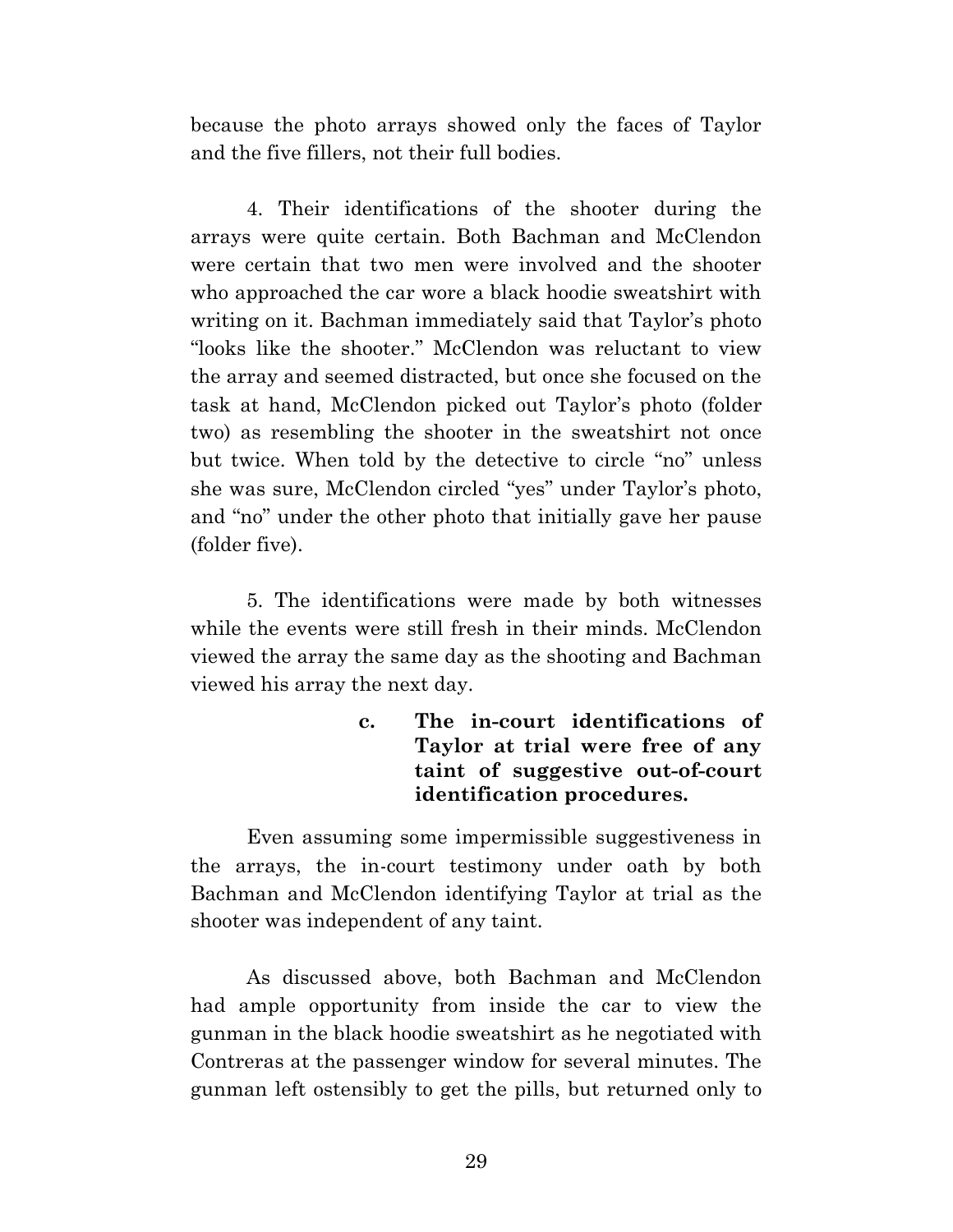argue with Contreras about the drug deal before opening fire into the car. Their attention was drawn to Taylor for the entire time he and Contreras discussed the deal, especially once they began to argue. They accurately described his slender build, clean shaven appearance and short hair. They accurately described the hoodie sweatshirt he wore. There was no hesitation in their identifications of Taylor at trial. Those in-court identifications of Taylor as the shooter were rooted in the traumatic July 11 incident and were not tainted by the photo arrays shown to them later that day (McClendon) or the next (Bachman).

Taylor complains that his attorney was incompetent in not moving to suppress the out-of-court identifications because discrepancies in Bachman's and McClendon's descriptions of the shooter's height and weight (especially McClendon's) rendered their out-of-court identifications inadmissible as a matter of law. He is wrong.

The way to handle allegedly unreliable evidence such as this is not to exclude it, but to use the tools of the adversary system such as the assistance of defense counsel, confrontation and cross-examination, compulsory process, the presentation of evidence, and the presumption of innocence. *Perry v. New Hampshire,* 132 S. Ct. 716, 726-30 (2012); *United States v. Correa-Osorio,* 784 F.3d 11, 20 (1st Cir. 2015). The identification evidence is only to be excluded when its admission "is so extremely unfair that its admission violates fundamental conceptions of justice." *Perry,* 132 S. Ct. at 723 (quoted source omitted), quoted in *Lee v. Foster,* 750 F.3d 687, 691 (7th Cir. 2014). As the Seventh Circuit Court of Appeals explained in *Lee,* 750 F.3d at 691-92, assessing the accuracy and reliability of eyewitness identification testimony is a matter within the province of the jury. "Certainly [Bachman's and McClendon's] testimony was not received without some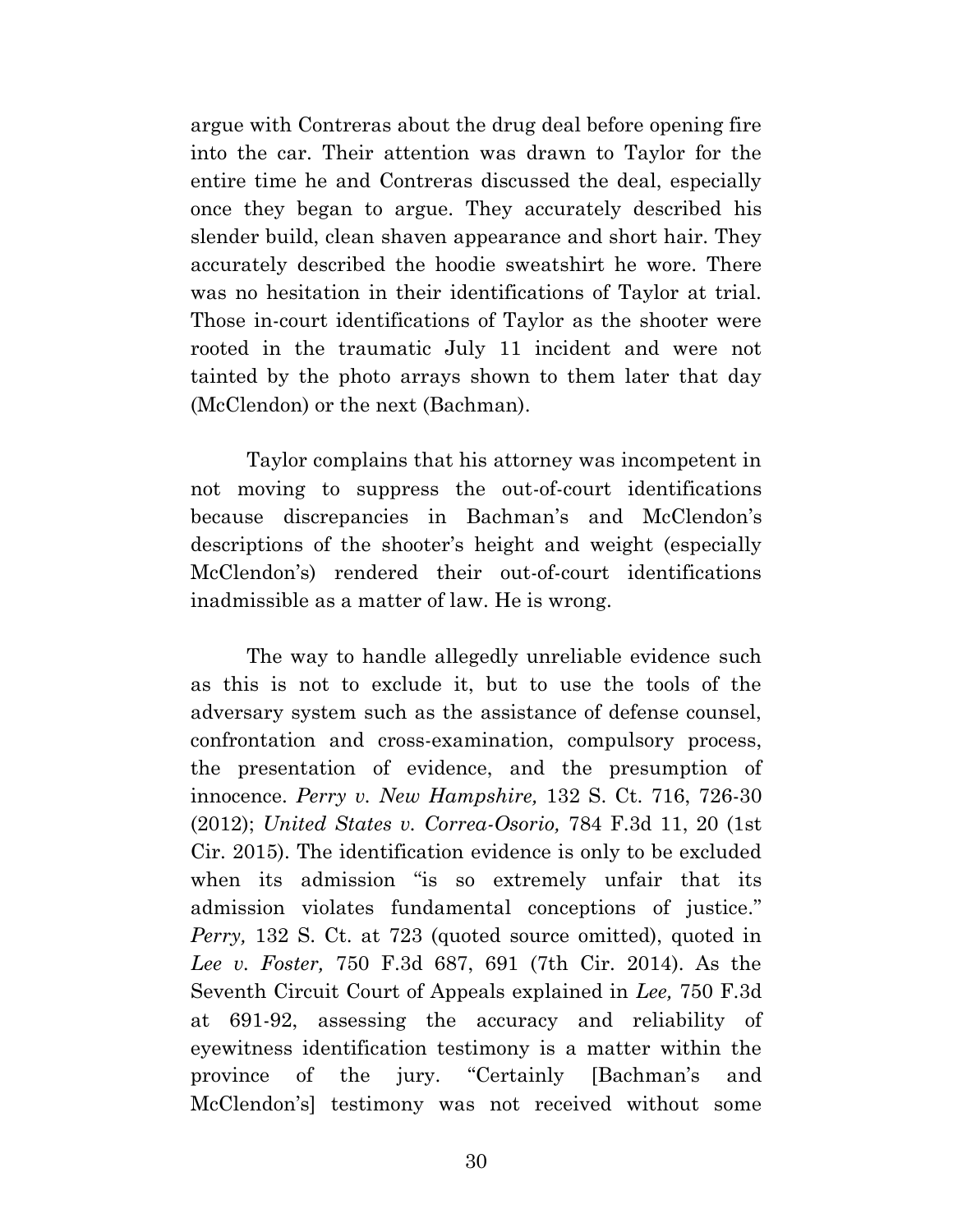flaws, as is most evidence that is properly examined, but these are issues for the jury to decide in weighing any questionable discrepancies." *Id.* at 692, citing *Manson,* 432 U.S. at 116.

The identification evidence, both in-court and out-ofcourt, was reliable and admissible. Trial counsel was not ineffective for deciding against filing what would have been a meritless suppression motion.

#### **CONCLUSION**

Therefore, the State of Wisconsin requests that the judgment of conviction and order denying postconviction relief be affirmed.

Dated: September 26, 2016.

Respectfully submitted,

BRAD D. SCHIMEL Wisconsin Attorney General

DANIEL J. O'BRIEN Assistant Attorney General State Bar #1018324

Attorneys for Plaintiff-Respondent

Wisconsin Department of Justice Post Office Box 7857 Madison, Wisconsin 53707-7857 (608) 266-9620 (608) 266-9594 (Fax) obriendj@doj.state.wi.us